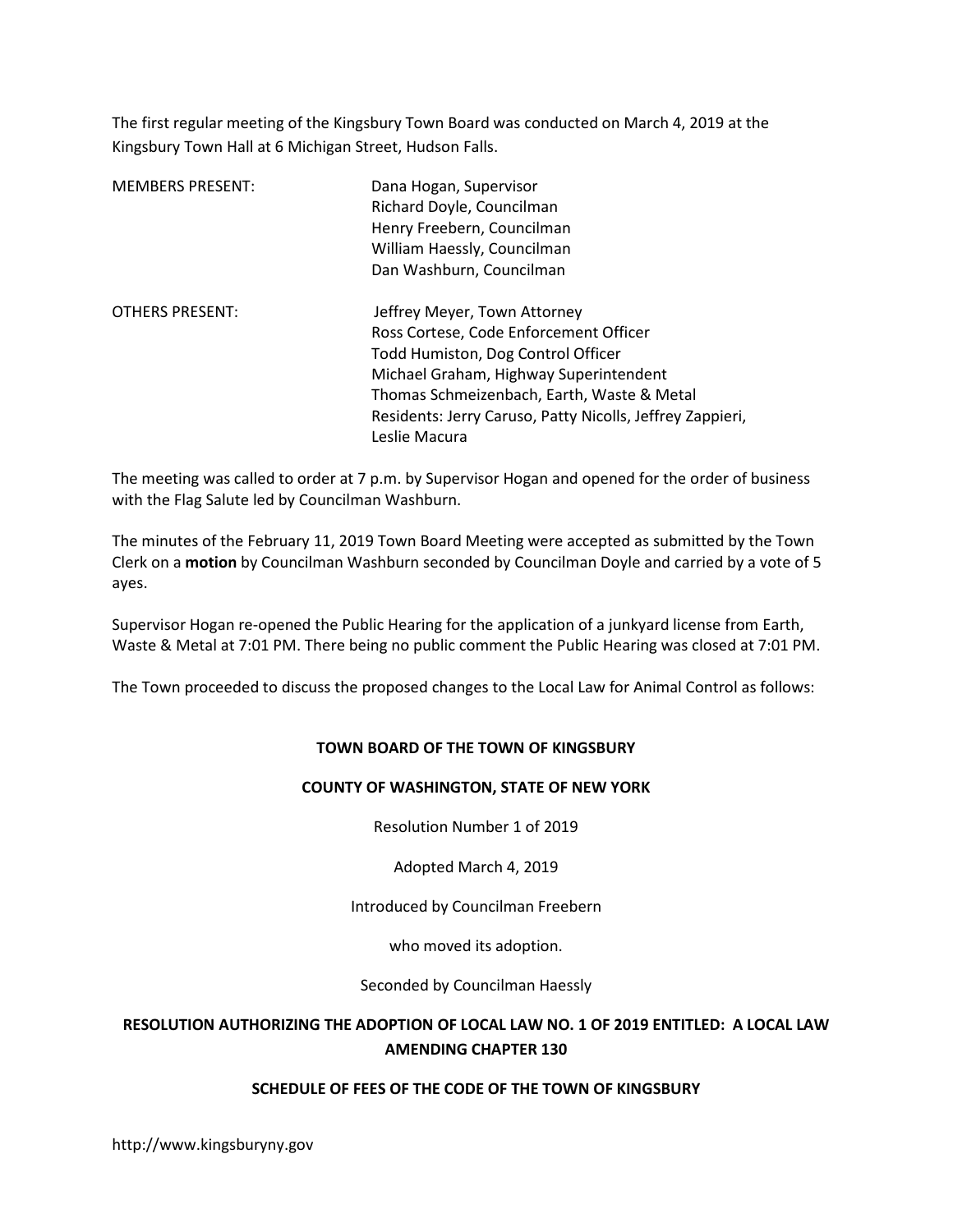WHEREAS, by resolution of the Town Board, a public hearing was scheduled to be held before the Town Board commencing on December 17, 2018 at 7:05 p.m. at the Offices of the Town of Kingsbury to hear all interested parties on a proposed local law amending various sections of Chapter 130 concerning Fees, including adding a section on fees relating to dog licensing; and

WHEREAS, notice of said public hearing was duly posted and then published in the official newspaper of the Town, pursuant to Municipal Home Rule Law; and

 WHEREAS, said public hearing was duly held before the Town Board at the Offices of the Town of Kingsbury and all parties in attendance were permitted an opportunity to speak on behalf of or in opposition to the proposed local law; and

WHEREAS, this Local Law is an action under the New York State Environmental Quality Review Act (SEQRA). The Town Board hereby declares that this action is a Type II action pursuant to 6 NYCRR 617.5(20) and (27) and declares that the action does not have a significant impact on the environment and the action is hereby precluded from further environmental review.

NOW, THEREFORE BE IT RESOLVED by the Town Board as follows:

Section 1. The Town Board, upon due deliberation of the proposed local law finds

that the adoption of the same is in the best interests of the Town.

Section 2. The local law entitled "A Local Law Amending Chapter 130-1 Schedule of Fees of the Code of the Town of Kingsbury" is hereby adopted, a copy of which is attached hereto and made a part hereof.

Section 3. Pursuant to and in accordance with the Municipal Home Rule Law,

the Town Clerk is hereby directed to enter Local Law No \_\_\_ of 2019 into the minutes of this meeting and file the same with the Office of the Secretary of State of the State of New York.

Section 4. This resolution shall take effect immediately.

# **LOCAL LAW NO. 1 OF 2019**

# **A LOCAL LAW AMENDING CHAPTER 130 SCHEDULE OF FEES OF THE CODE OF THE TOWN OF KINGSBURY**

# **TOWN OF KINGSBURY, COUNTY OF WASHINGTON STATE OF NEW YORK**

Be it enacted by the Town Board of the Town of Kingsbury (the "Town"), as follows:

# **SECTION 1. Purpose**

http://www.kingsburyny.gov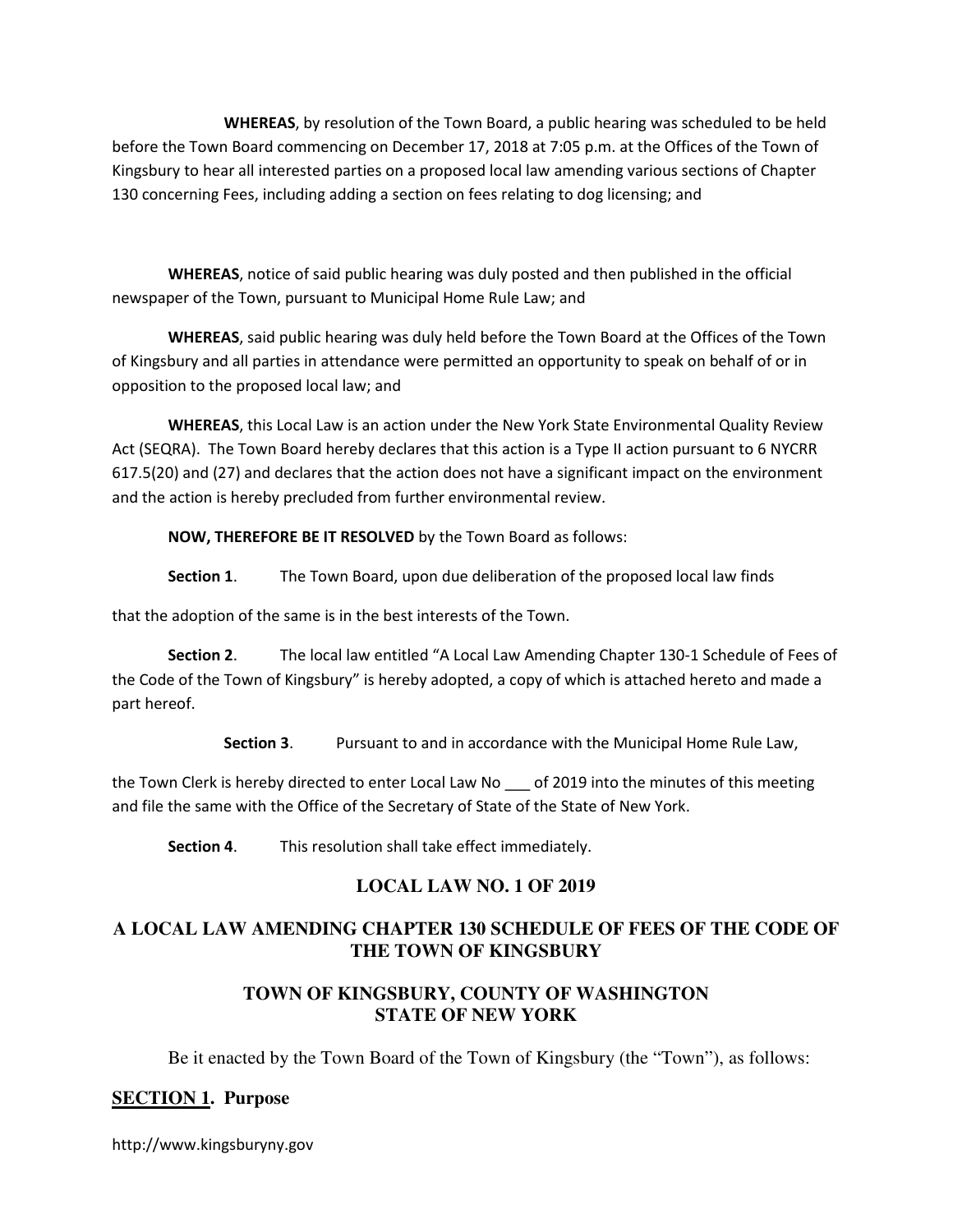The purpose of this local law is to amend the fee schedule relating to the licensing and impoundment of dogs in the Town of Kingsbury to comply with the recently amended Article 7 of the New York State Agriculture and Markets Law.

## **SECTION 2. Amendments**

## **§ 130-1. Schedule of fees.**

The fees relating to Chapter 75, Animal Control, shall be repealed in their entirety and replaced with the following:

| <b>Chapter/Type of License,</b><br><b>Application or Permit</b> | Fee                                                                                                                                           |
|-----------------------------------------------------------------|-----------------------------------------------------------------------------------------------------------------------------------------------|
| Ch. 75, Animal Control                                          |                                                                                                                                               |
| License fees, annual                                            |                                                                                                                                               |
| Spayed or neutered dogs                                         | \$15.00, which fee includes the assessment of a surcharge of \$1<br>for the purpose of carrying out a program of animal population<br>control |
| Unspayed or unneutered<br>dogs                                  | \$25.00, which fee includes the assessment of a surcharge of \$3<br>for the purpose of carrying out a program of animal population<br>control |
| Replacement tag                                                 | \$3.00                                                                                                                                        |
| Impoundment, per day                                            |                                                                                                                                               |
| First impoundment                                               | \$25.00, plus the prevailing charge to the Town, as per contract,<br>for each day of impoundment                                              |
| Second impoundment                                              | \$50.00, plus the prevailing charge to the Town, as per contract,<br>for each day of impoundment                                              |
| Third impoundment and<br>thereafter                             | \$75.00, plus the prevailing charge to the Town, as per contract,<br>for each day of impoundment                                              |

## **SECTION 3. Severability.**

If any clause, sentence, paragraph, subdivision, section, or part of this local law or the application thereof to any person, individual, corporation, firm, partnership, entity, or circumstance shall be adjudged by any court of competent jurisdiction to be invalid or unconstitutional, such order or judgment shall not affect, impair or invalidate the remainder thereof, but shall be confined in its operation to the clause, sentence, paragraph, subdivision, section, or part of this local law, or in its application to the person, individual, corporation, firm, partnership, entity, or circumstance directly involved in the controversy in which such order or judgment shall be rendered.

## **SECTION 4. Effective Date.**

This Local Law shall take effect after filing with the New York State Secretary of State.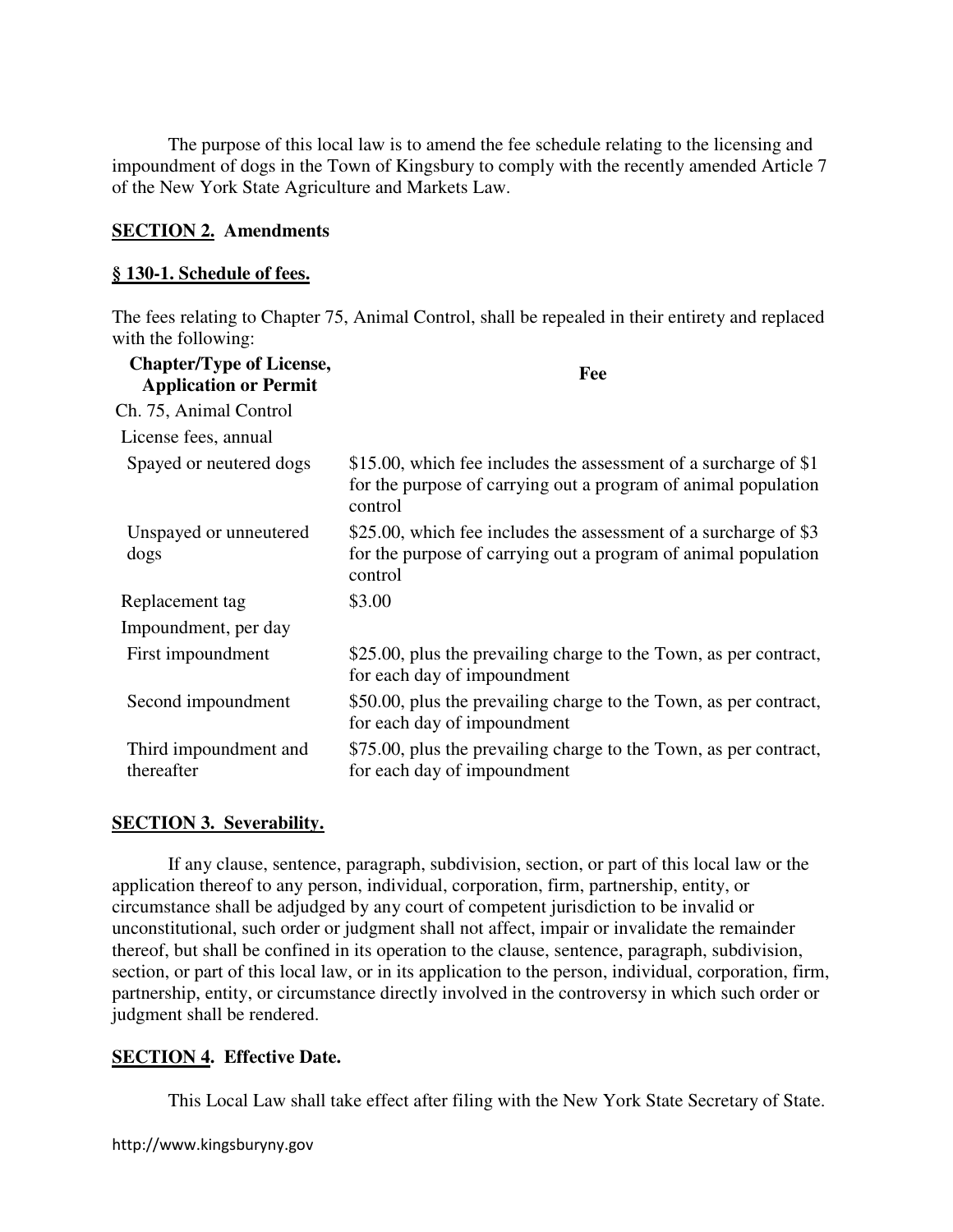#### TOWN BOARD OF THE TOWN OF KINGSBURY

#### COUNTY OF WASHINGTON, STATE OF NEW YORK

Resolution Number 2 of 2019

Adopted March 4, 2019

Introduced by Councilman Freebern

who moved its adoption.

Seconded by Councilman Haessly

# RESOLUTION AUTHORIZING THE ADOPTION OF LOCAL LAW NO. 2 OF 2019 ENTITLED: A LOCAL LAW AMENDING CHAPTER 75 - ANIMAL CONTROL LAW-OF THE CODE OF THE TOWN OF KINGSBURY

 WHEREAS, by resolution of the Town Board, a public hearing was scheduled to be held before the Town Board commencing on December 17, 2018 at 7:05 p.m. at the Offices of the Town of Kingsbury to hear all interested parties on a proposed local law amending various sections of Chapter 75 concerning Animal Control, including adding provisions concerning dog licensing that comply with the recent amendments to the New York State Agriculture and Markets Law; and

WHEREAS, notice of said public hearing was duly posted and then published in the official newspaper of the Town, pursuant to Municipal Home Rule Law; and

WHEREAS, said public hearing was duly held before the Town Board t at the Offices of the Town of Kingsbury and all parties in attendance were permitted an opportunity to speak on behalf of or in opposition to the proposed local law.

WHEREAS, this Local Law is an action under the New York State Environmental Quality Review Act (SEQRA). The Town Board hereby declares that this action is a Type II action pursuant to 6 NYCRR 617.5(20) and (27) and declares that the action does not have a significant impact on the environment and the action is hereby precluded from further environmental review.

NOW, THEREFORE BE IT RESOLVED by the Town Board as follows:

Section 1. The Town Board, upon due deliberation of the proposed local law finds

that the adoption of the same is in the best interests of the Town.

Section 2. The local law entitled "A Local Law Amending Chapter 75 - Animal

Control Law - of the Code of the Town of Kingsbury" is hereby adopted, a copy of which is

attached hereto and made a part hereof.

http://www.kingsburyny.gov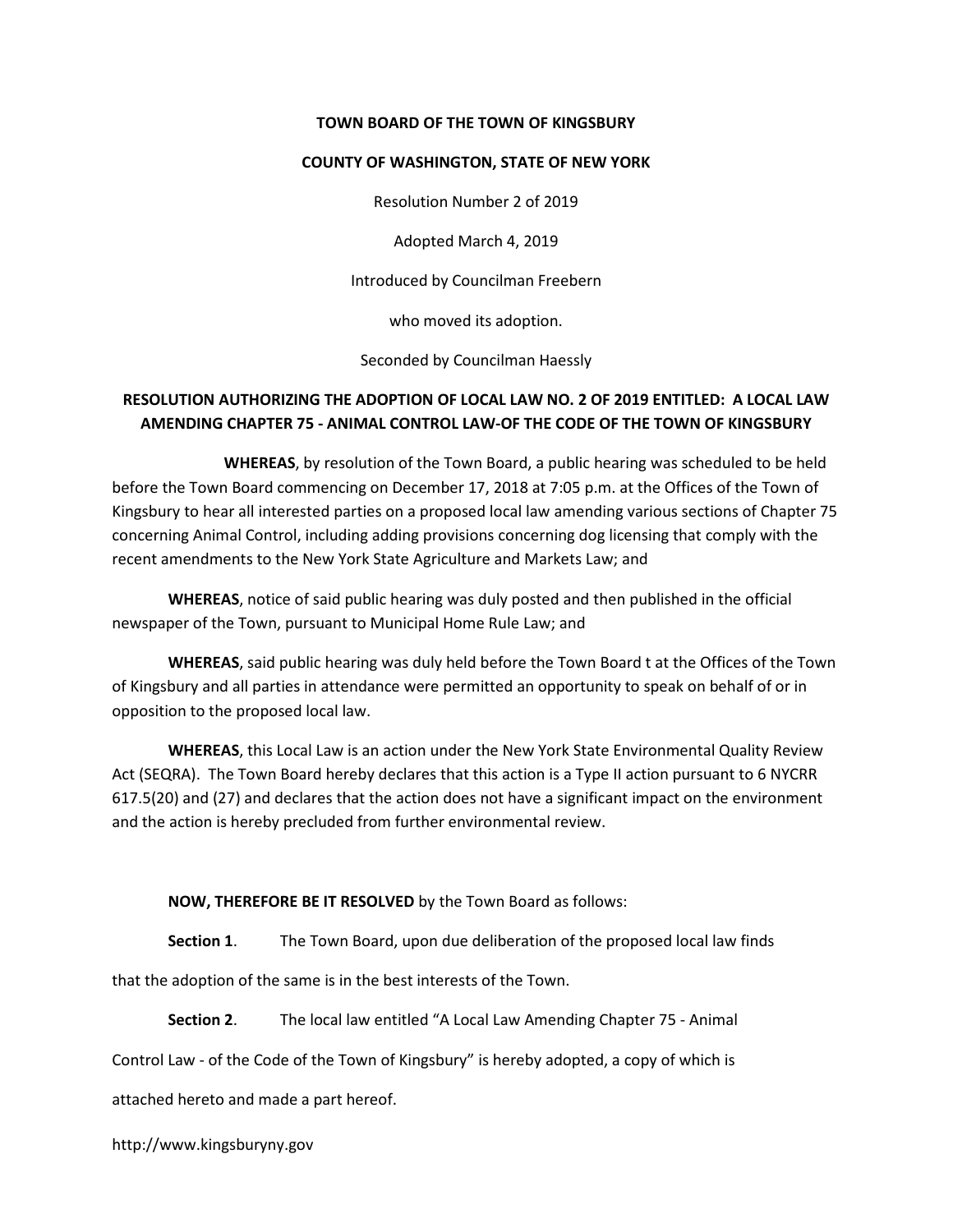Section 3. Pursuant to and in accordance with the Municipal Home Rule Law,

the Town Clerk is hereby directed to enter Local Law No 2 of 2019 into the minutes of this meeting and file the same with the Office of the Secretary of State of the State of New York.

Section 4. This resolution shall take effect immediately.

# **LOCAL LAW NO. 2 OF 2019**

# **A LOCAL LAW AMENDING CHAPTER 75 - THE ANIMAL CONTROL LAW- OF THE CODE OF THE TOWN OF KINGSBURY**

# **TOWN OF KINGSBURY, COUNTY OF WASHINGTON STATE OF NEW YORK**

Be it enacted by the Town Board of the Town of Kingsbury (the "Town"), as follows:

# **SECTION 1. Purpose.**

The purpose of this local law is to protect the health, safety and well-being of persons and property by imposing restrictions and regulations upon the keeping or running at large of dogs and the seizure thereof within the Town and to comply with the recently amended Article 7 of the New York State Agriculture and Markets Law.

## **SECTION 2. Authority.**

This local law is enacted pursuant to the provisions of Article 7 of the Agriculture and Markets Law, as amended by Chapter 59, Part T of the Laws of 2010, and Municipal Home Rule Law.

## **SECTION 3. Amendments.**

Chapter 50 of the Code of the Town of Kingsbury shall be repealed in its entirety and replaced with the following:

Article I. Title; Purpose

§ 75-1. Title.

This chapter shall be known as the "Animal Control Law" of the Town of Kingsbury inclusive of the Village of Hudson Falls.

§ 75-2. Purpose.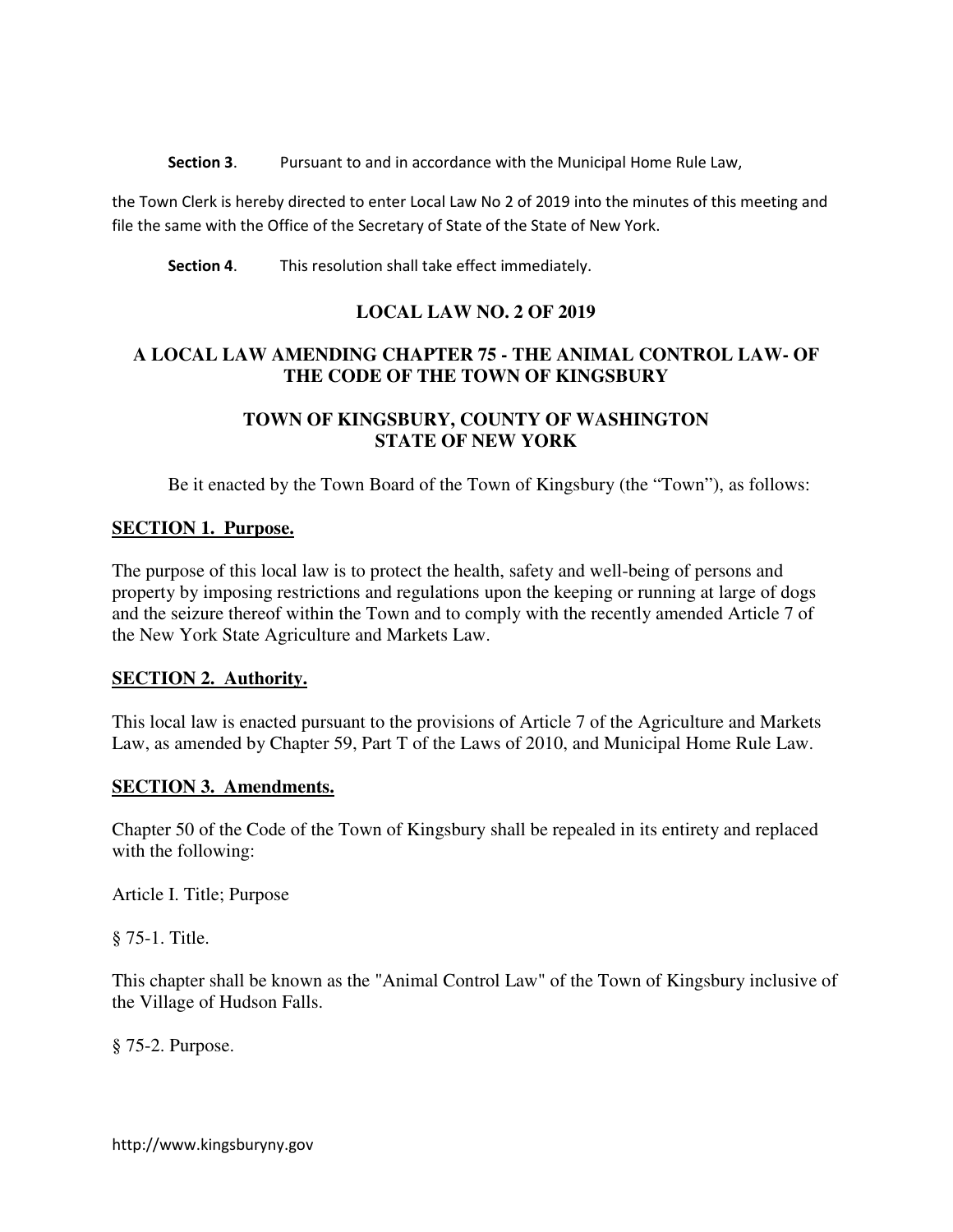The purpose of this chapter is to protect the health, safety and well-being of persons and property within the Town of Kingsbury by imposing restrictions and prohibitions on the keeping and running at large of dogs, dangerous animals and other identified animals within the Town.

Article II. Definitions

§ 75-3. Definitions.

As used in this chapter, the following terms shall have the meanings indicated: AT LARGE A dog, dangerous animal or any other animal identified herein off the premises of the owner and in a public place or on private lands without the knowledge, consent and approval of the owner of such lands.

CAT Any member of the feline family, regardless of sex.

DANGEROUS ANIMAL Any animal that conducts itself so as to cause bodily harm and injury or to put any person in reasonable apprehension of such bodily harm and injury, or any animal which attacks, chases or worries any domestic animal, as defined in § 108 of the Agriculture and Markets Law.

DOG Any member of the species canis familiaris, regardless of sex.

DOG CONTROL OFFICER The Dog Control Officer of the Town of Kingsbury, who is specifically authorized to enforce the provisions of this chapter.

EUTHANIZE Means to bring about death by a humane method.

HARBOR Means to provide food or shelter to any dog.

IDENTIFIED DOG Means any dog carrying an identification tag as defined further in this section.

IDENTIFICATION TAG Means a tag issued by the licensing municipality which sets forth an identification number, together with the name of the municipality, contact information, including telephone number, for the municipality and such other information as the licensing municipality deems appropriate.

LEASHED or RESTRAINED BY A LEASH A dog that is equipped with a collar of sufficient strength attached to a leash not more than six feet long, which leash shall be held by a person having sufficient ability to control and restrain the dog by means of the collar and leash.

OWNER Includes any person who owns, keeps, harbors or has the care, custody or control of any dog, dangerous animal or any other animal identified herein. Dogs, dangerous animals or any other animal identified herein owned by minors shall be deemed to be in the care, custody and control of the minor's parents or other head of the household where the minor resides, and who shall be responsible for any acts of said dog in violation of this chapter. The term "owner"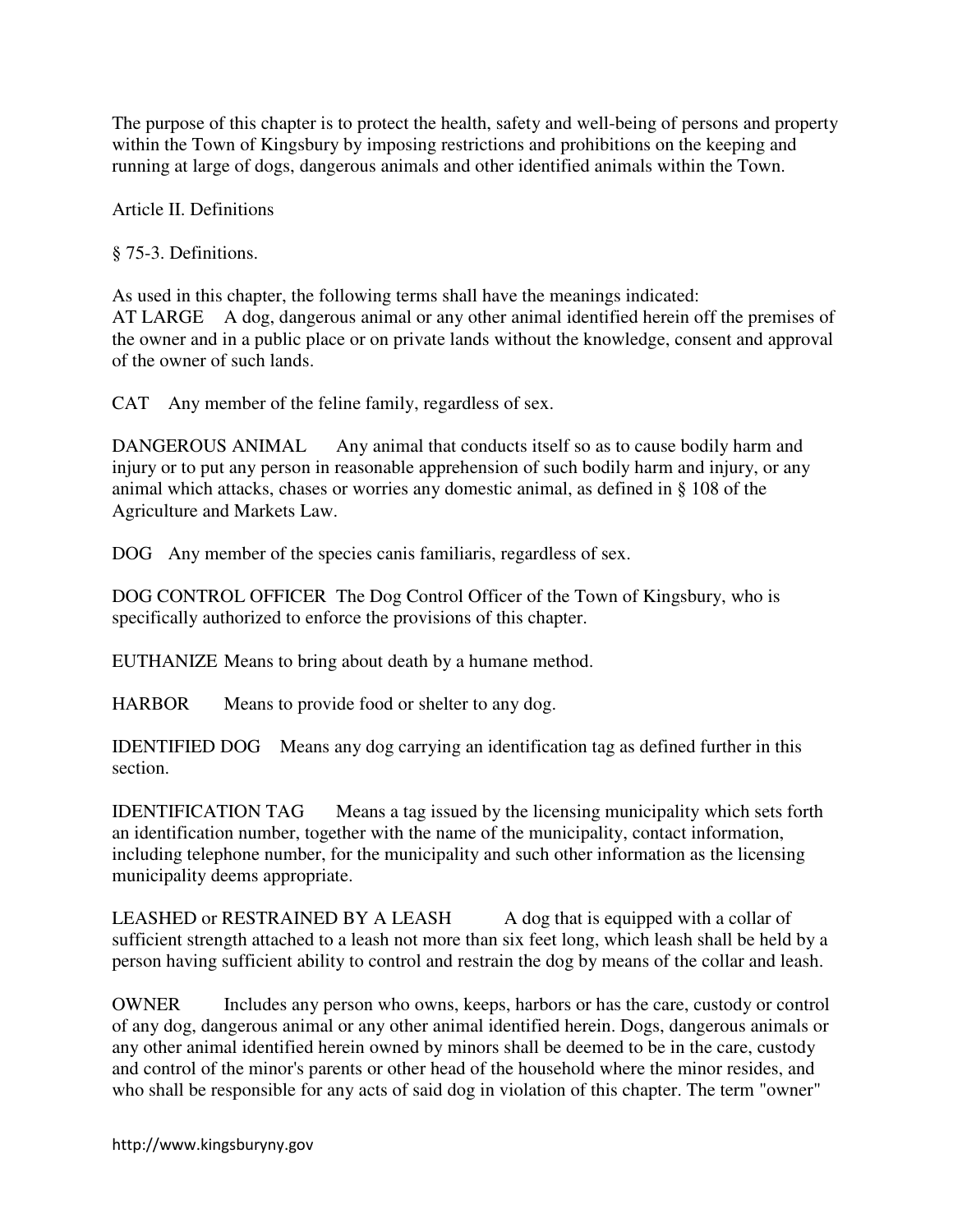shall also be construed to include any association or corporation owning, harboring, in possession of or keeping a dog or dogs or any other animal identified herein within the Town of Kingsbury inclusive of the Village of Hudson Falls.

POLICE WORK DOG Means any dog owned or harbored by any state or municipal police department or any state or federal law enforcement agency, which has been trained to aid law enforcement officers and is actually being used for police work.

SERVICE DOG Any dog that is trained to aid a person with a disability and is actually used for this purpose, otherwise known as a "guide dog."

WAR DOG Means any dog which has been honorably discharged from the United States armed services.

Article III. Animal Control

§ 75-4. Farm animals.

A. It shall be unlawful for any person to permit any horses, cattle, swine, pigs, sheep, goats, or any other farm animal to run at large in the Town of Kingsbury.

§ 75-5. Domestic animals.

The owner of any other domestic animals or pets, including but not limited to all species of lizard, snake, spider, bird, rat, mouse, guinea pig or rabbit, shall maintain said other domestic animal or pet in a cage or appropriate container at all times when said other domestic animal or pet is outside the premises of the owner.

§ 75-6. Licensing requirements.

A. Requirement. The owner of any dog in the Town of Kingsbury reaching the age of four months shall immediately make application for a dog license with the Town Clerk of the Town of Kingsbury. No license shall be required for any dog which is under the age of four months and which is not at large, or that is residing in a pound or shelter maintained by or under contract or agreement with the state or any county, city, town or village, duly incorporated society for the prevention of cruelty to animals, duly incorporated humane society or duly incorporated dog protective association.

B. Expiration of license. All dog licenses shall be valid for a period of one year and shall expire at the end of the month one year from the date of issuance.

C. Fees.

 (1) The licensing fee for a spayed or neutered dog shall be the amount as stated in the current fees schedule set forth in Chapter 130 of the Kingsbury Code.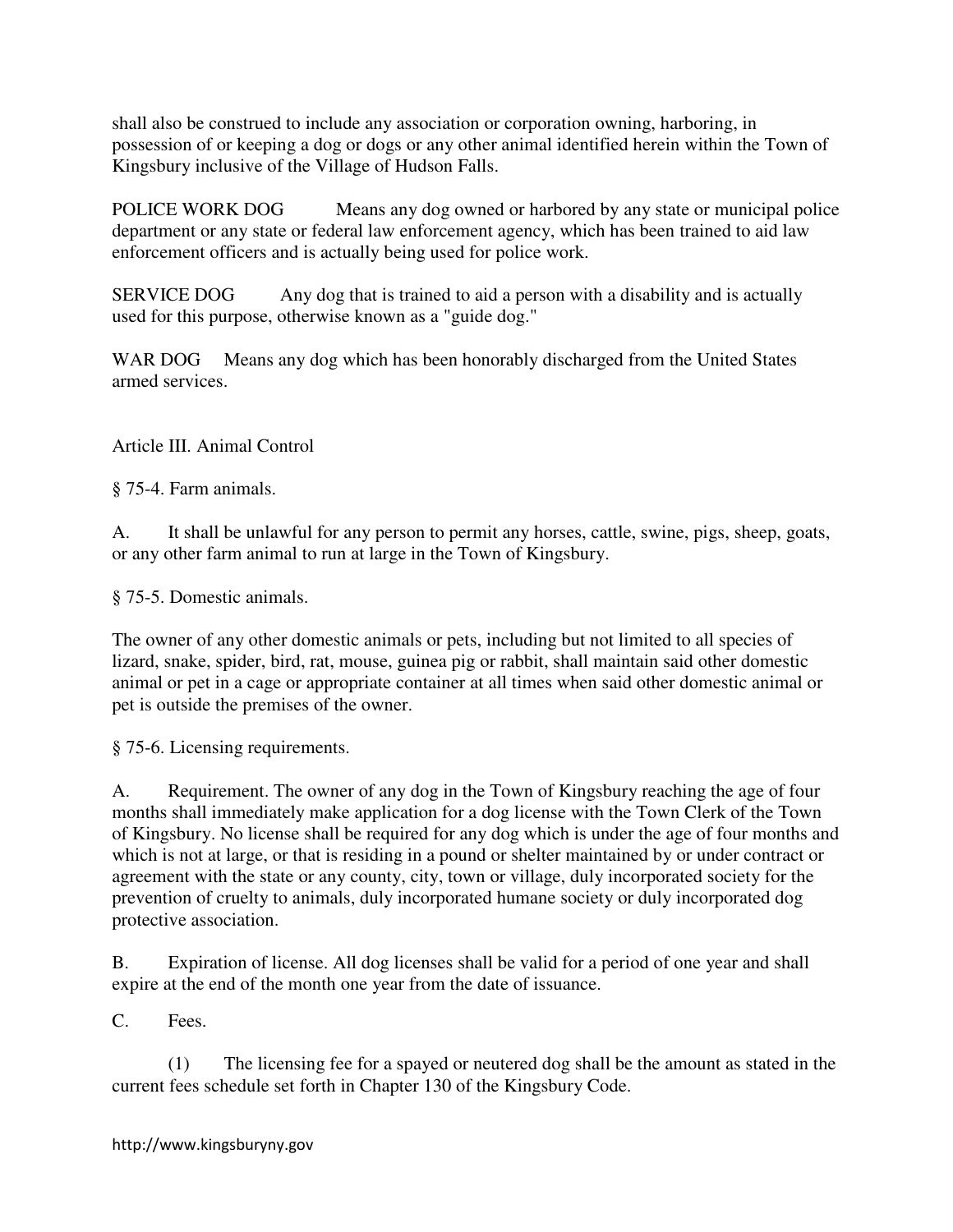(2) The licensing fee for an unspayed or unneutered dog shall be the amount as stated in the current fees schedule set forth in Chapter 130 of the Kingsbury Code.

(3) The charge for replacement tags shall be the amount as stated in the current fees schedule set forth in Chapter 130 of the Kingsbury Code.

(4) When the Town Board determines the need for a dog enumeration, a fee to be determined by the Town Board by Resolution and encompassed in the Town's Fee Schedule, will be assessed to the owner of any dog found unlicensed or for which the license has not yet been renewed at the time the enumeration is conducted.

D. Service dogs. The Town of Kingsbury exempts guide, hearing, service, war, working, search, detection, police dogs, as defined in Article 7 of the Agriculture and Markets Law of the State of New York, from payment of the licensing fees.

E. Purebred license. The Town of Kingsbury shall not issue purebred or kennel licenses. All dogs shall be licensed individually in accordance with the fees stated herein.

F. Shelters. The Town of Kingsbury does not allow the licensing of dogs by a shelter. The shelter shall be required to send adoptive dog owners to the clerk of the municipality in which the dog will be harbored for licensing.

G. All dog licenses shall be purchased in person at the Town offices or by regular mail. If licensing or renewing a license by mail, the appropriate fees must accompany the application. There shall be no refund of fees.

H. All fees will be used in funding the administration of the Animal Control Law in the Town of Kingsbury.

§ 75-7. Control of dogs.

It shall be unlawful for any owner of or any person owning or harboring any dog in the Town of Kingsbury to permit or allow any such dog to:

A. Engage in a noise disturbance that is created by a dog barking, howling, crying or whining continually for 10 minutes or intermittently for 30 minutes.

B. Cause damage or destruction to the property of or commit a nuisance upon the premises of a person other than the owner or person(s) harboring such dog without the consent or approval of the owner of such premises.

C. Chase, jump on or at, or otherwise harass any person in such a manner as would reasonably cause intimidation or to put such person in reasonable apprehension of bodily harm or injury.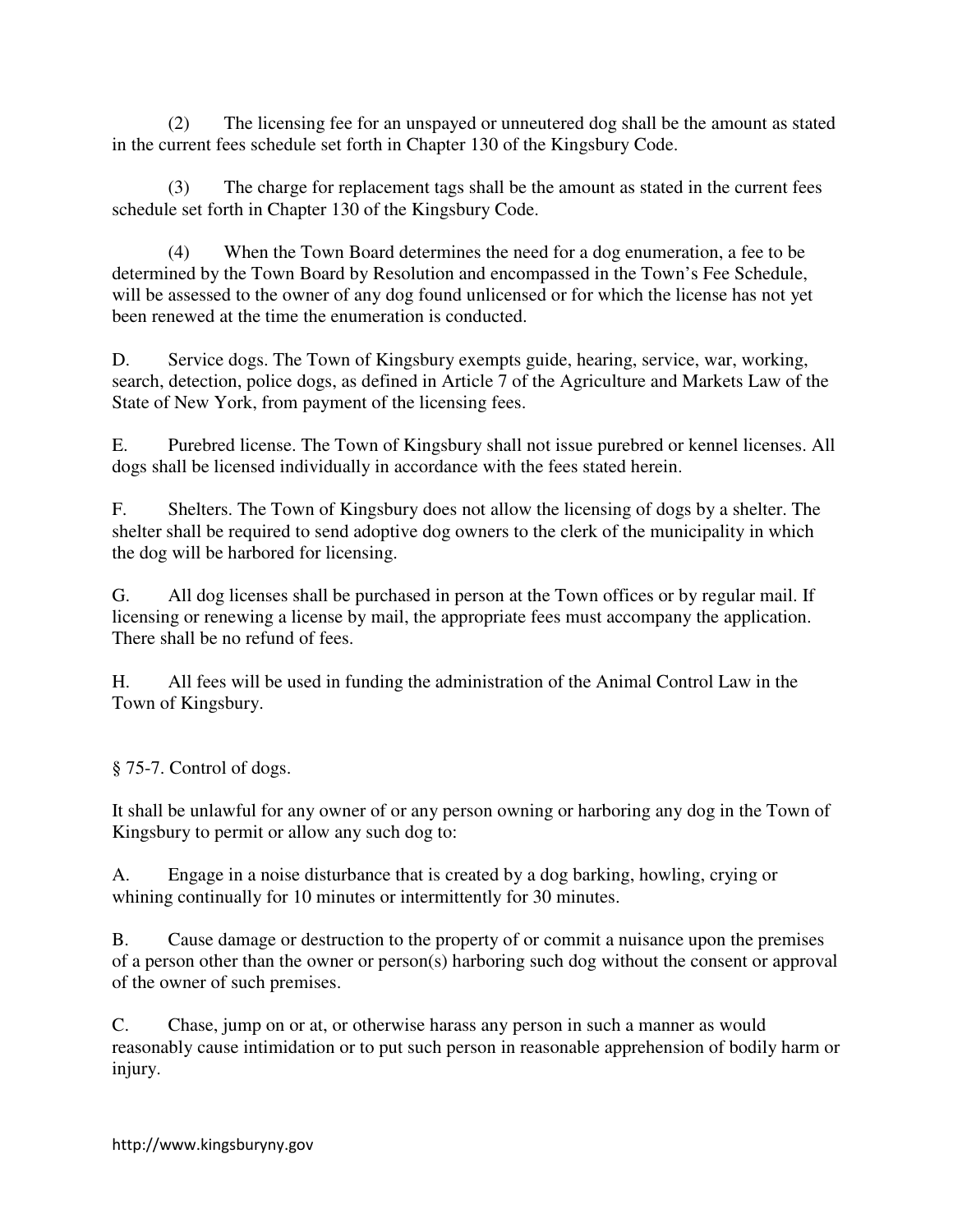D. Attack, chase or worry any domestic animal, as defined by § 108 of the Agriculture and Market Law.

E. Habitually chase or bark at motor vehicles, motorcycles or bicycles while on a public street, highway or place, or upon private property without the consent or approval of the owner of such property.

F. Be off the premises of the owner or harborer unless restrained by a leash to be held by a person of sufficient strength and ability to adequately restrain the dog. Such dog may be unleashed while off the owner's or harborer's premises only on such occasions as when such dog is on the private premises of another with the knowledge, consent and approval of such person.

G. No dog, whether leashed or unleashed, shall be in any restaurant, grocery or commercial establishment which sells food for human consumption except for a service dog or police work dog.

H. No person who owns or harbors a dog shall permit the premises, structures or enclosures in which such dog is kept to be unclean or unsanitary whether on account of dog feces or otherwise.

§ 75-8. Enforcement officer.

A. Except as otherwise set forth in this chapter, the Dog Control Officer or other law enforcement officer observing a violation of this chapter in his presence shall issue and serve an appearance ticket for such violation. The Dog Control Officer shall enforce the provisions of this chapter pursuant to Article 7 of the Agriculture and Markets Law.

B. The Dog Control Officer or other law enforcement officer may also investigate and report to the Town of Kingsbury Court ("the Court") any dangerous dog, as described in Article 7 of the Agriculture and Markets Law, as defined herein, and see that the order of the Court in such case is carried out.

C. Sections 75-4, 75-5 and 75-9 may also be enforced by the Code Enforcement Officer of the Town with respect to animals others than dogs, as may be applicable.

§ 75-9. Kennel regulations; where required.

Any residence or single parcel of land that is a nonmultiple residence, a multiple residence being three or more residences on a single parcel of land, shall have a kennel for the outdoor housing of dogs where there are four or more adult dogs over the age of six months.

A. "Kennel" shall be defined to mean the outdoor housing of dogs, for profit or otherwise.

B. Any preexisting kennels or kennels coming into existence after the adoption of this section will conform to the following restrictions within 90 days of the effective date of this section: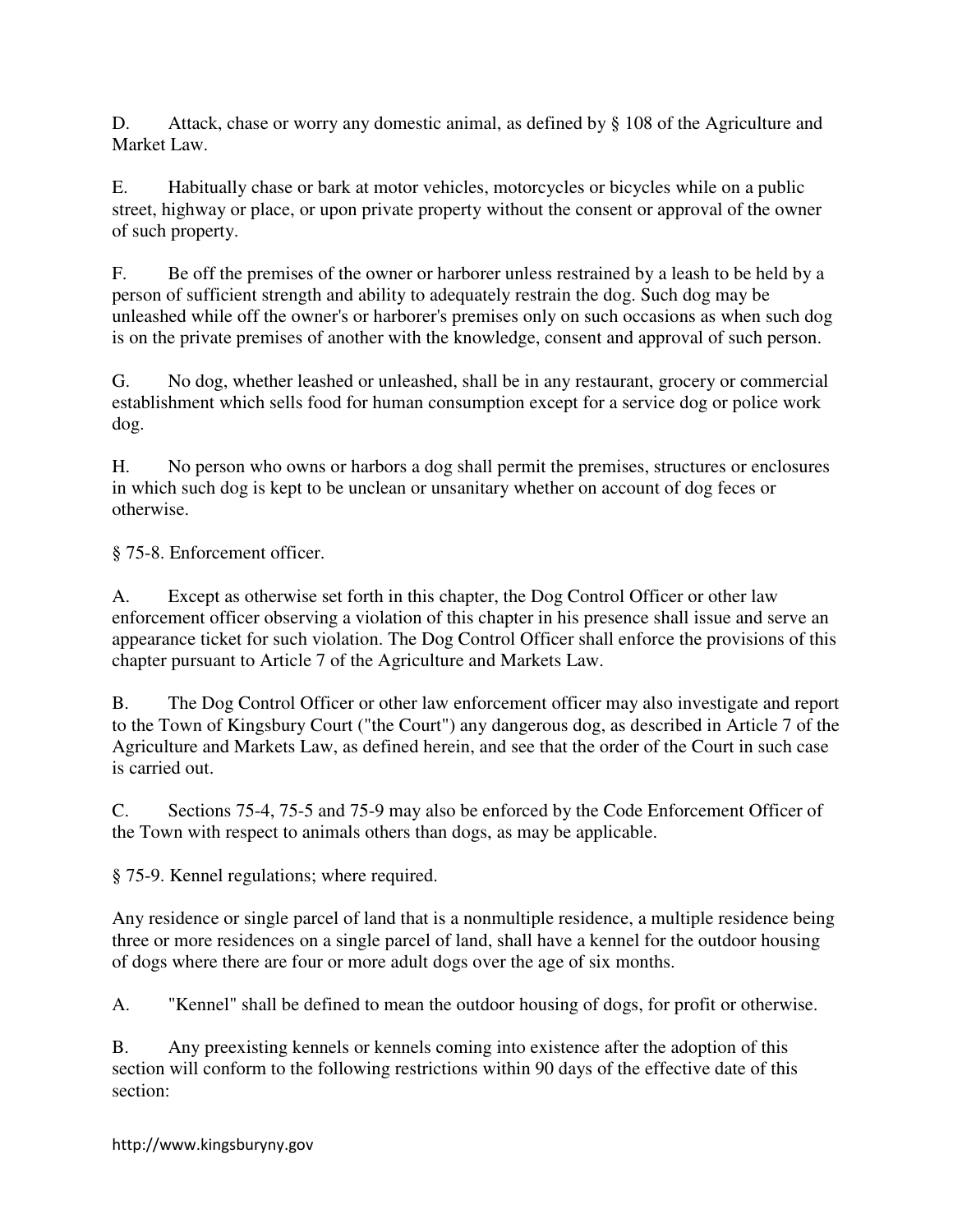(1) Fences. Each kennel, either preexisting or coming into existence after the adoption of this section, shall have a fence surrounding said kennel with the following requirements:

(a) Each fence will be a minimum of six feet in height and a maximum of six feet six inches in height, and it is to be of consistent height and/or shall meet the applicable zoning ordinances of the municipality as confirmed by the Code Enforcement Officer pursuant to subsection (e) of this section.

(b) Each fence and kennel shall be set back at least eight feet from adjoining property lines, roads, sidewalks or highways and/or shall meet the applicable zoning ordinances of the municipality as confirmed by the Code Enforcement Officer pursuant to subsection (e) of this section.

(c) Each fence and kennel must conform to the zoning ordinances of the Town of Kingsbury, Village of Hudson Falls and other governmental agencies. Compliance with this section is in addition to compliance with other laws.

(d) Each fence shall be of such construction so as to be capable of confining said dog or dogs at all times.

(e) Each Kennel shall meet the approval of the applicable municipal Code Enforcement Officer and such approval shall be sought prior to installation.

(2) When any dog is outside the residential building, off a leash and not under the direct control of a responsible adult or the owner in a residence or parcel of land where a kennel is necessary under this section, said dog or dogs shall be confined to said kennel.

§ 75-10. Filing of complaint.

A. Any person who observes a violation of any provision of this article may file a signed complaint, under oath, with the Court, specifying the objectionable conduct; the date(s) thereof; the damage caused; a description of the animal; and the name and residence, if known, of the owner of such animal or other person harboring such animal.

B. Any person who is attacked, chased or otherwise harassed by any dog in such a manner as to reasonably cause intimidation or to put such person in reasonable apprehension of bodily harm or injury, or any person who witnesses a dog attacking, chasing or worrying any domestic animal, as defined in § 108 of the Agriculture and Markets Law, may file a signed complaint, under oath, with the Court, stating the specific objectionable conduct of the dog; the date thereof; the place of occurrence; a description of the dog; the name and residence, if known, of the person harassed; and the owner or other person harboring said dog; or, in the alternative, the person harassed by a dog may file with the Court an information charging a violation of this article.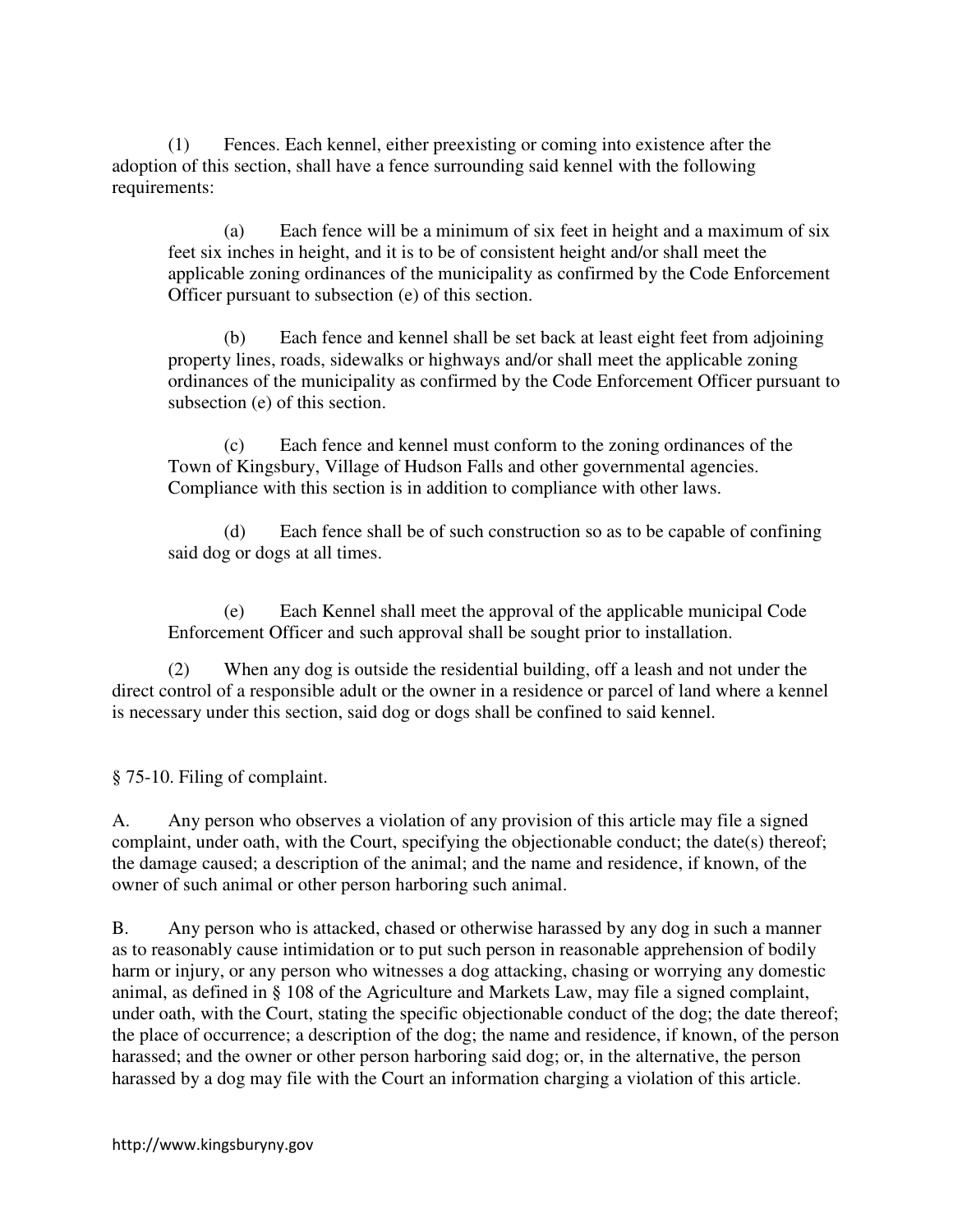§ 75-11. Jurisdiction of Court.

A. The Town Court shall have jurisdiction to hear all complaints filed as herein provided and all actions and proceedings hereunder and of all prosecutions for any violation of this chapter.

B. Upon receipt by the Court of any complaint against the conduct of a particular dog, the Court may summon the alleged owner of the dog or other person harboring such dog to appear in person before the Court. If the summons is disregarded, the Court may permit the filing of information and issue a warrant for the arrest of such person.

# § 75-12. Exception.

This article shall not apply to a Service dog or police work dog during such time as such dogs are performing the functions for which they are trained.

§ 75-13. Procedures relating to dangerous dogs.

Procedures relating to dangerous dogs shall be in accordance with the relevant provisions of the Agriculture and Markets Law.

A. In the event of a complaint of an attack upon a person or of an attack, chase or worrying of a domestic animal, the Court shall immediately determine if there is probable cause to believe the dog is a dangerous dog, and upon if so finding, shall order the Dog Control Officer or law enforcement officer to immediately seize the dog pending a judicial hearing conducted in accordance with the provisions of the Agriculture and Markets Law.

B. If satisfied that said dog is a dangerous dog, the Court may order the Dog Control Officer or other law enforcement officer to take any action consistent with the provisions of the Agriculture and Markets Law including the destruction of the dog, or take any other action prescribed herein. In the event that any person is bitten by said dog, the Court shall order the dog tested for rabies or quarantined for a period of 10 days. The rabies testing and/or quarantine shall be at the owner's expense.

C. In the event that the Court does not order the dog destroyed and determines that said dog is a dangerous dog within the meaning of the Agriculture and Markets Law, the owner of the dog shall be required to:

(1) Maintain liability insurance policy in an amount determined by the court, but in no event in excess of one hundred thousand dollars for personal injury or death resulting from an attack by such dangerous dog;

(2) Muzzling of the dog whenever it is on public premises in a manner that will prevent it from biting any person or animal, but that shall not injure the dog or interfere with its vision or respiration;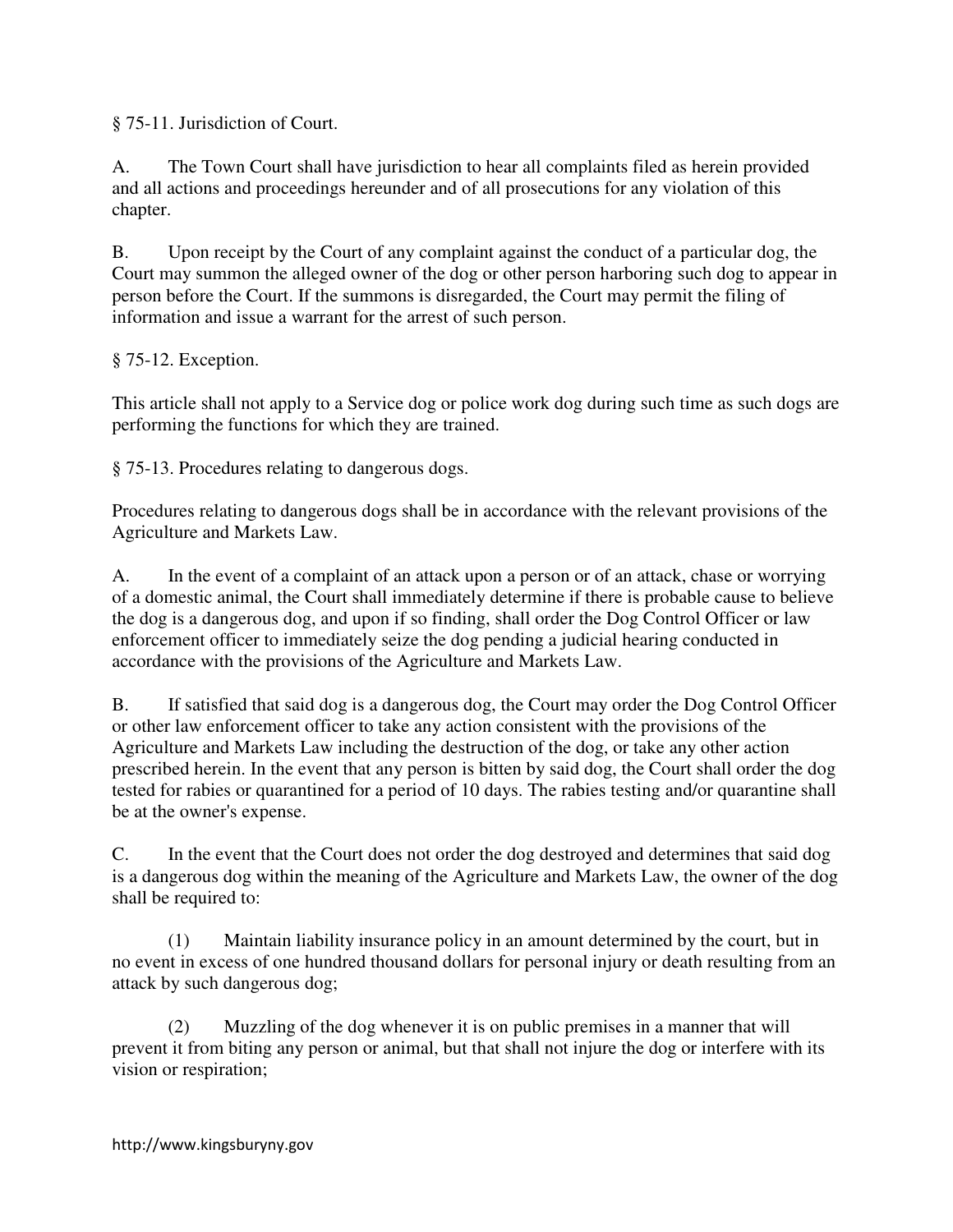(3) Post the property where the dog is located with a notice of "Beware of Dog" or "Dangerous Dog" warning signs on every side of the property no more than one hundred (100) feet apart and at each and every access point (i.e. entry way, door and gates); and

(4) Any other and further requirements as directed at the discretion of the Town of Kingsbury Town Court.

D. Upon default of any of the conditions of a court order, said dangerous dog and owner shall be dealt with in accordance with the law and/or applicable Court order.

§ 75-14. Penalties for offenses.

An offense against any provision of this article shall be punishable:

A. By a fine of not less than \$50.00 and not more than \$200.00 for the first offense. Where a person has been found to have violated this article within the preceding five years, the fine may not be less than \$200.00 and not more than \$500.00, and where the person has been found to have committed two or more violations of this article within the preceding five years, the offense shall be punishable by a fine of not less than \$250.00and no more than \$1,000.00 or imprisonment for not more than 15 days, or both.

B. In addition to the penalties imposed for violations of this article, the person found to have violated this article must pay administrative fines as set forth hereinafter for the cost of seizure and kennel fees.

C. A separate offense shall be deemed committed on each day during or on which a violation occurs or continues.

D. Upon presentation of proof of payment of any and all fines and/or penalties, the Dog Control Officer or other law enforcement officer shall release any dog impounded to its owner or harborer, provided that the release of the dog is consistent with any court determination made with respect to the dog.

Article IV. Seizure and Impoundment

§ 75-15. Dogs to be seized.

A. The Dog Control Officer or any other law enforcement officer in the employ of or under contract with the Town of Kingsbury shall seize:

- (1) Any dog which is not identified and which is not on the owner's premises.
- (2) Any dog which is not licensed, whether on or off the owner's premises.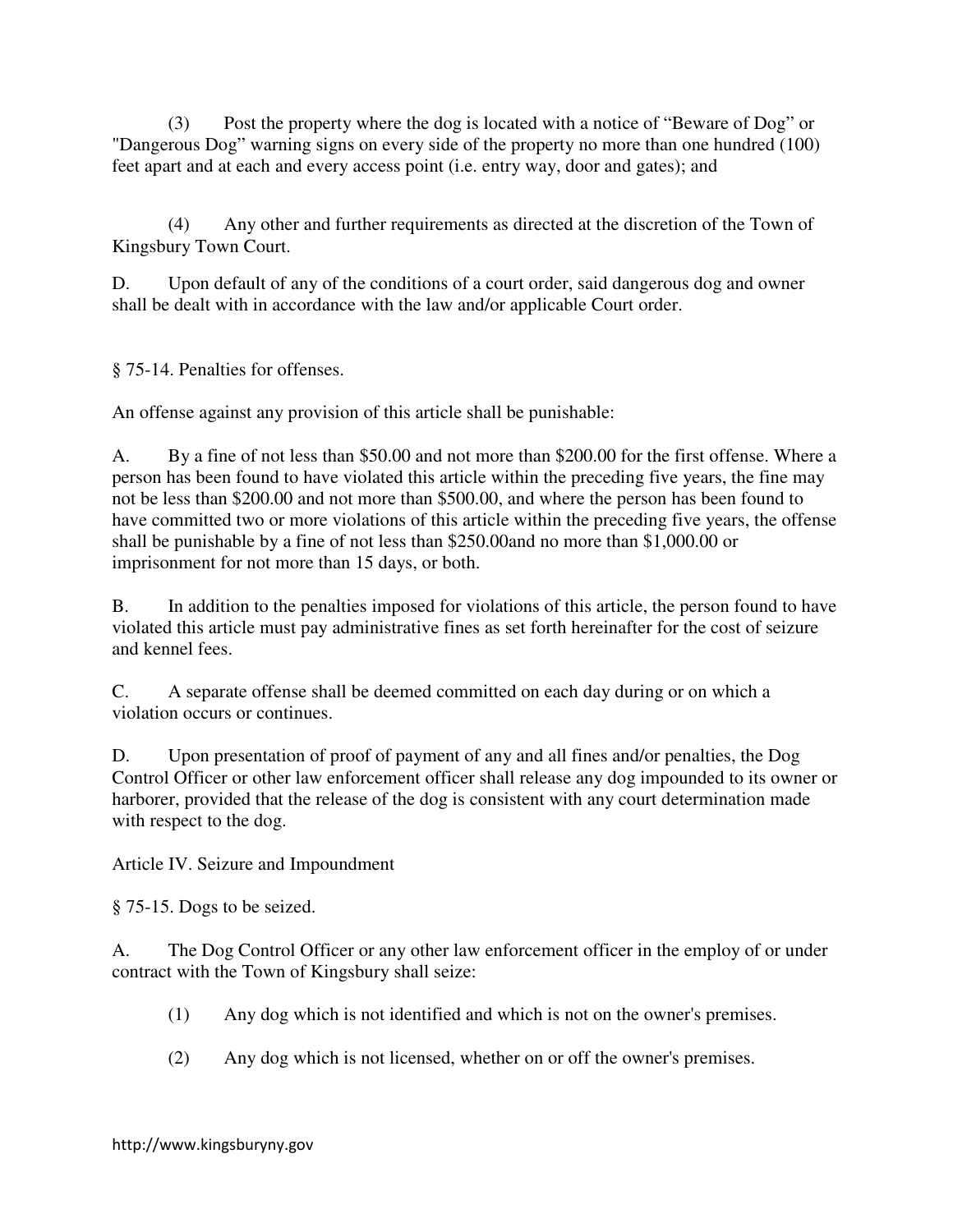B. The Dog Control Officer or any other law enforcement officer in the employ of or under contract to the Town of Kingsbury may seize any dog in violation of any local law or ordinance relating to the control of dogs adopted by the Town of Kingsbury pursuant to the provisions of Article 7 of the Agriculture and Markets Law.

§ 75-16. Care of seized dogs.

Each dog seized in accordance with the provisions of this article shall be properly sheltered, fed and watered for the redemption period as hereinafter provided.

§ 75-17. Impoundment fee.

Each dog which is not identified, whether or not licensed, shall be held for a period of three business days from the day seized, during which period the dog may be redeemed by its owner, provided that such owner produces proof that the dog has been licensed and has been identified pursuant to the provisions of this article, and further provided that the owner pays the impoundment fee and pickup fee as required in the current fees schedule set forth in Chapter 130 of the Kingsbury Code. All impoundment fees, including all seizure and kennel fees and all fines and/or penalties levied or assessed by the Court to this article, shall be the property of the Town of Kingsbury.

§ 75-18. Disposition of impoundment fees.

All impoundment fees shall be the property of the municipality to which they are paid and shall be used only for controlling dogs and enforcing this article and any rule, regulation or local law or ordinance adopted pursuant thereto.

§ 75-19. Notice of seizure; redemption.

Promptly upon seizure of any identified dog, the owner of record of such dog shall be notified personally or by certified mail, return receipt requested, of the facts of seizure and the procedure for redemption. If notification is personally given, such dog shall be held for a period of seven days after the day of notice, during which period the dog may be redeemed by the owner. If such notification is made by mail, such dog will be held for a period of seven days from the date of mailing, during which period the dog may be redeemed by the owner. In either case, the owner may redeem such dog upon payment of the impoundment fees prescribed by § 75-17 and by producing proof that the dog has been licensed.

§ 75-20. Unredeemed dogs.

An owner shall forfeit title to any dog unredeemed at the expiration of the appropriate redemption period, and the dog shall then be made available for adoption or euthanized. Any person, other than the owner of the dog seized or a member of his or her immediate family, may apply to the impoundment facility for the adoption of the dog, provided that no such dog shall be delivered for adoption unless it has been licensed pursuant to this chapter prior to its release from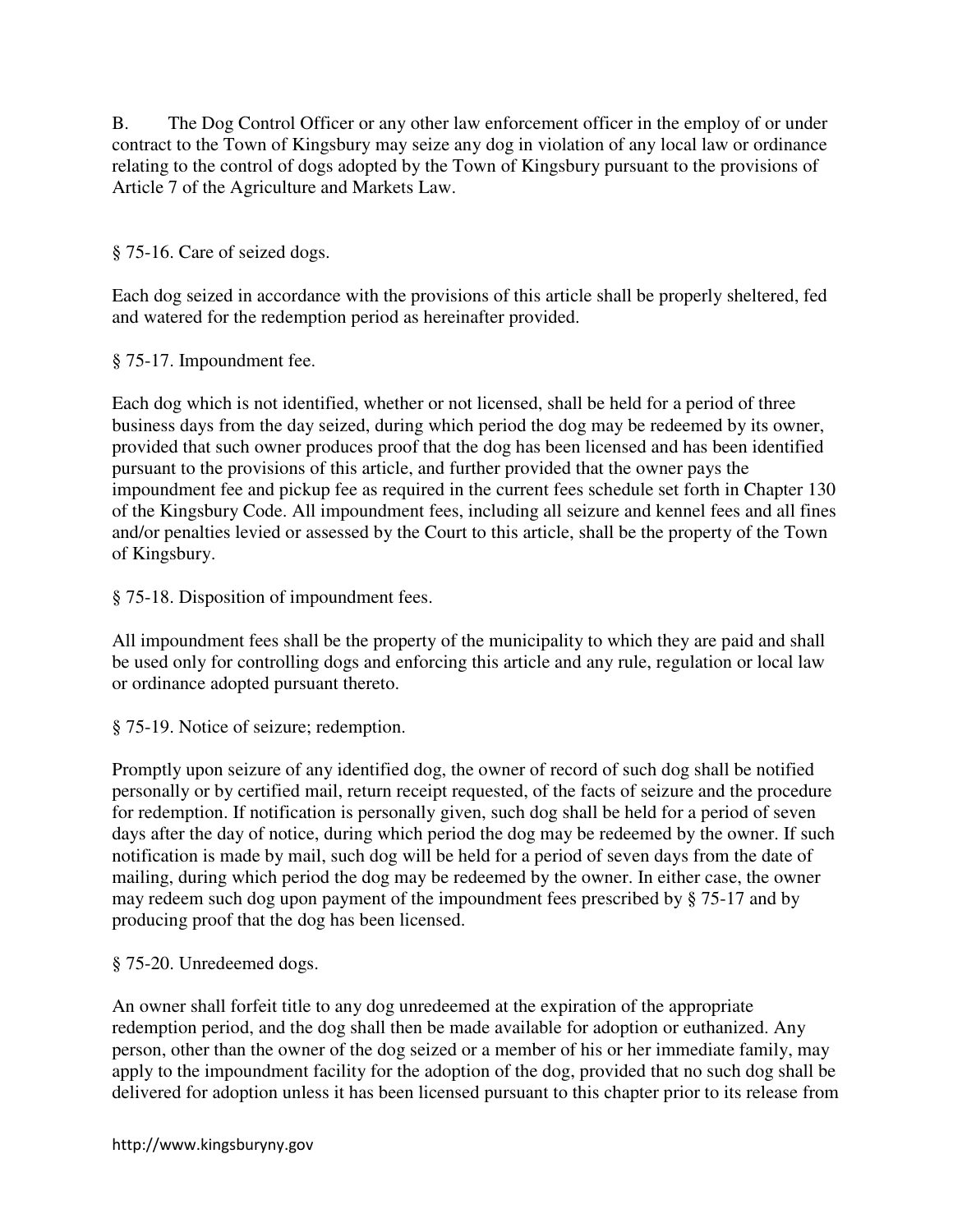the custody of a pound or shelter. Upon adoption, collection of any impoundment fees from the adoption prescribed by Chapter 130, Fees, of the Kingsbury Code, shall be waived.

§ 75-21. Penalties for offenses.

The seizure of any dog shall not relieve any person from any violation provided for by § 118 of the Agriculture and Markets Law.

§ 75-22. Nonliability for damages.

The Town of Kingsbury, its employees or agents shall not be liable in damages or otherwise on account of the seizure, adoption or destruction of any dog pursuant to the terms of this article.

§ 75-23. Word usage.

Where necessary, words in the singular shall be interpreted in the plural and vice versa.

Article V. Canine Waste

§ 75-24. Intent.

The purpose of this article shall be to promote the health, safety, cleanliness and general welfare of the Town of Kingsbury, including the protection, cleanliness and preservation of the property of the Town of Kingsbury and its inhabitants by adopting and enforcing certain regulations and restrictions on the activities of dogs.

§ 75-25. Nuisances by dogs prohibited.

Except as provided and regulated by § 75-26 hereof, no person owning, harboring, keeping, walking or having custody or control of a dog shall cause, permit, suffer or allow such dog to soil, defile, defecate on or commit any nuisance on any common thoroughfare, sidewalk, passageway, bypath, play area, park or any other public property. These restrictions shall likewise apply to any private property unless such person shall have the express written permission of the owner of said property.

§ 75-26. Exceptions; removal of feces.

The prohibition set forth in § 75-25 above shall not apply to those portions of a street lying between curblines, which areas may be utilized to curb a dog; subject, however, to the following conditions:

A. Any person who so curbs a dog shall immediately remove all feces deposited by such dog in the following manner: feces shall be picked up with scoop, shovel, broom, tong or other similar implement and be deposited immediately thereafter in a container, plastic or otherwise, and then subsequently deposited in a container used for the disposal of refuse.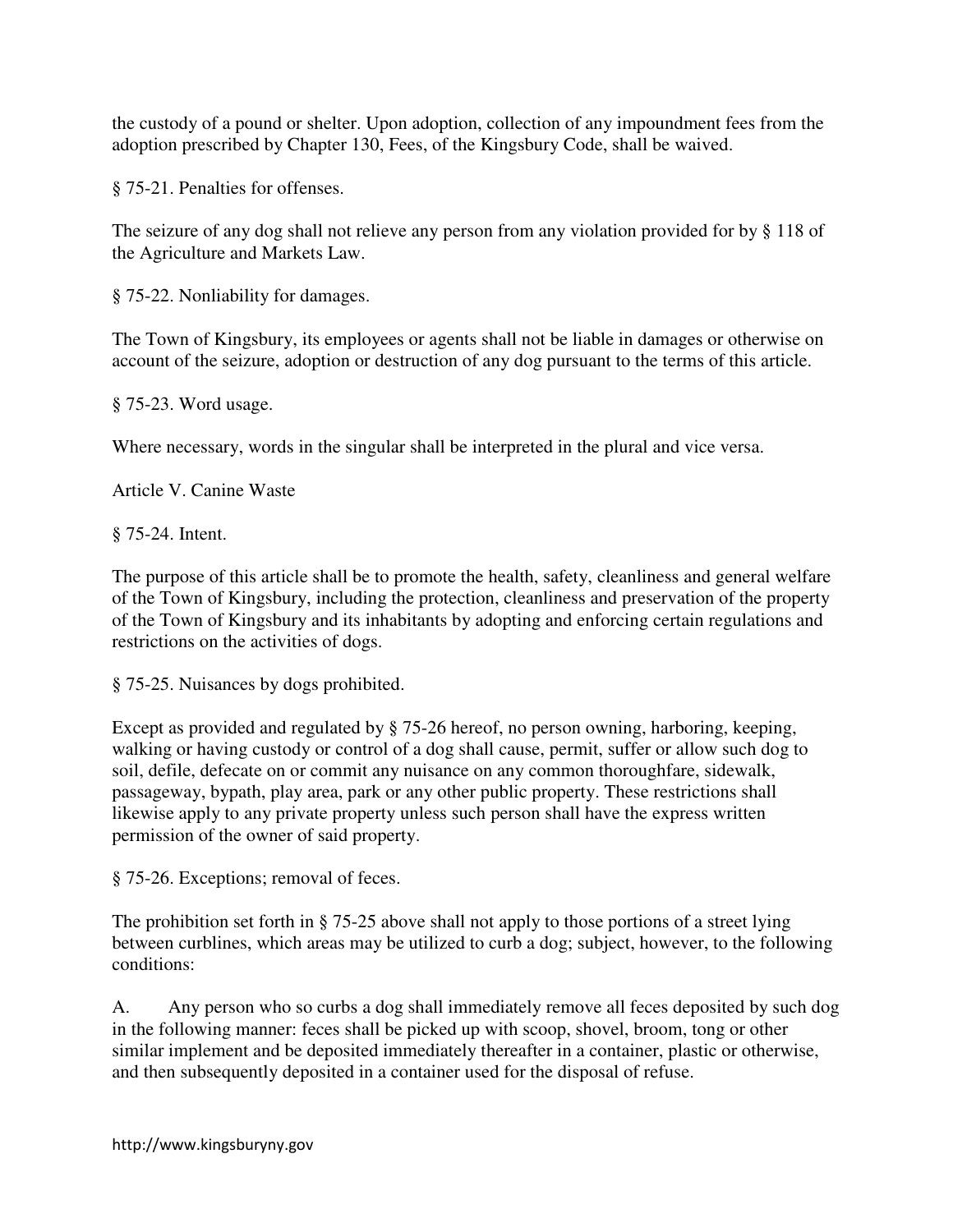B. In no event shall any feces be deposited in sewers or drains, whether storm or sanitary.

§ 75-27. Penalties for offenses.

Any person violating this article shall be guilty of a violation and shall be subject to a fine not less than \$50.00 and not more than \$200.00 for the first offense. Where a person has been found to have violated this article within the preceding five years, the fine may not be less than \$200.00 and not more than \$500.00, and where the person has been found to have committed two or more violations of this article within the preceding five years, the offense shall be punishable by a fine of not less than \$250.00 and no more than \$1,000.00 or imprisonment for not more than 15 days, or both.

# ARTICLE VI. Impoundment for Safe Keeping

§ 75-28. Impoundment of Dogs for Safe Keeping

In the event a dog is turned over by law enforcement to the Town of Kingsbury Dog Control Officer or Code Enforcement Officer for reasons of safe keeping and where no other violation of this Chapter exists and wherein law enforcement is unable to find suitable care for the dog, the Dog Control Officer or Code Enforcement Officer may assist and hold dog(s) for safekeeping at the Town's contracted shelter for no more than seven (7) days from the date of pickup. If the seventh ( $7<sup>th</sup>$ ) day falls on a day where the owner is unable to redeem the dog(s) due to the Town Hall or Shelter being closed the owner will be given until the next business day to redeem. The owner will be responsible for a \$25.00 administration fee, per dog, to the Town plus prevailing charge per shelter contract. If the owner or agent acting on the owner's behalf does not redeem the dog and pay all fees associated with the dog'(s) impoundment by the close of business of the Town Hall office on the final redemption day they will have released ownership of the dog(s) to the Town for adoption or euthanasia. The owner will be responsible for all fees and costs occurred by the Town.

# **SECTION 4. Severability.**

If any clause, sentence, paragraph, subdivision, section, or part of this local law or the application thereof to any person, individual, corporation, firm, partnership, entity, or circumstance shall be adjudged by any court of competent jurisdiction to be invalid or unconstitutional, such order or judgment shall not affect, impair or invalidate the remainder thereof, but shall be confined in its operation to the clause, sentence, paragraph, subdivision, section, or part of this local law, or in its application to the person, individual, corporation, firm, partnership, entity, or circumstance directly involved in the controversy in which such order or judgment shall be rendered.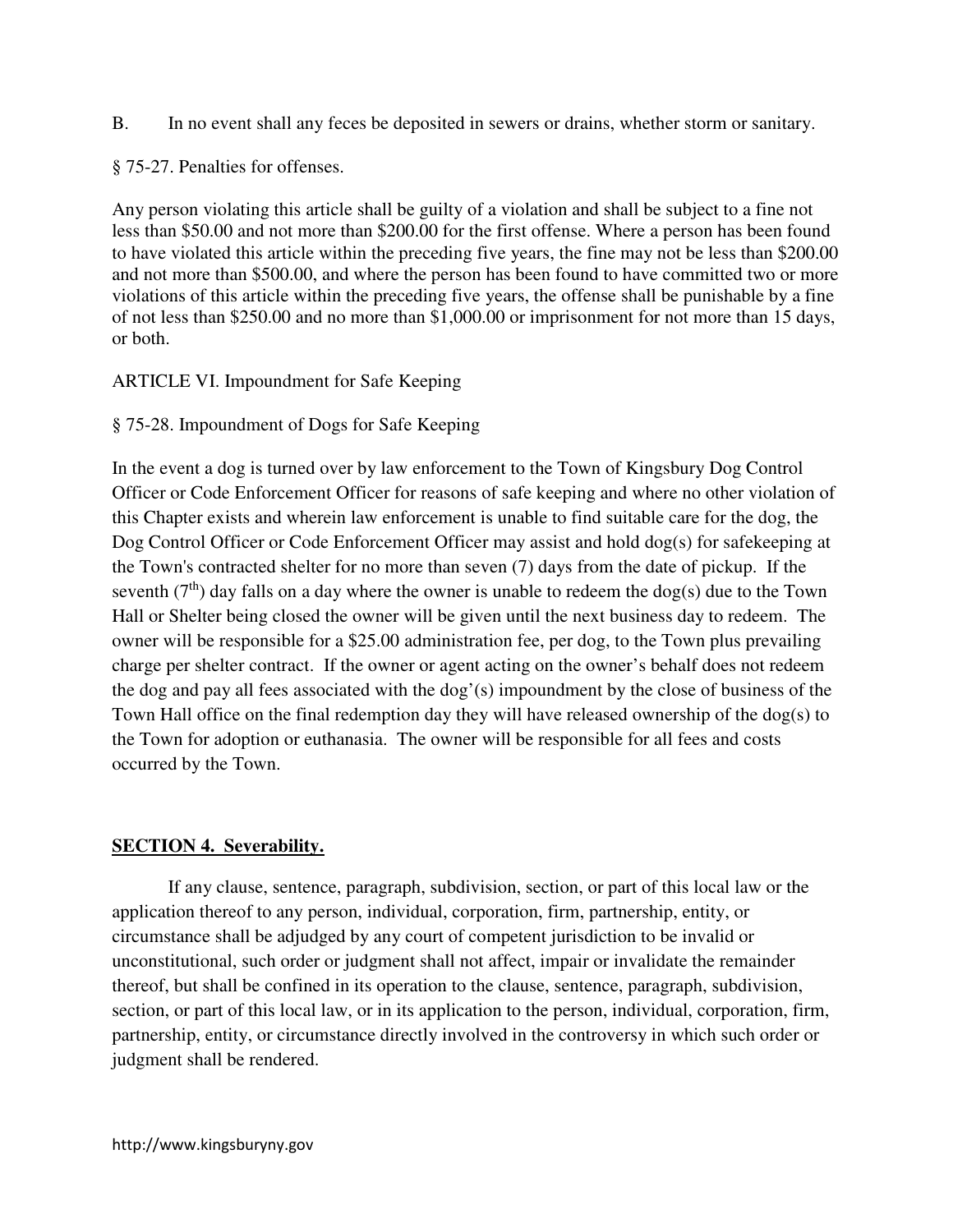# **SECTION 5. Effective Date.**

This Local Law shall take effect upon filing with the New York State Secretary of State.

The Town Board has reviewed the application for a junkyard license for Earth, Waste & Metal and the potential environmental impact of the proposal pursuant to the State Environmental Quality Review Act (SEQRA) and issued a negative declaration with a **motion** from Councilman Doyle seconded by Councilman Washburn and carried by a vote of 5 ayes.

### TOWN BOARD OF THE TOWN OF KINGSBURY

### COUNTY OF WASHINGTON, STATE OF NEW YORK

Resolution No. 3 of 2019

Adopted March 4, 2019

Introduced by Councilman Freebern

who moved its adoption

Seconded by Councilman Doyle

### RESOLUTION APPROVING JUNKYARD LICENSE APPLICATION

OF

### EARTH WASTE & METAL

 WHEREAS, pursuant to Chapter 174 of the Code of the Town of Kingsbury, Section 10 of Municipal Home Rule Law, and Section 136 of the General Municipal Law, the Town Board of the Town of Kingsbury (the "Town") has the authority to license and regulate junkyard facilities;

 WHEREAS, by materials submitted on October 4, 2018 Earth Waste & Metal (hereafter "Applicant") applied for a Junkyard License and a Scrap Processor License for a facility at 1612 State Route 196, Town of Kingsbury, Tax Map No. 155.-2-10.1 (the "Site") for the remainder of the 2018-2019 license year and all of the 2019-2020 license year; and

 WHEREAS, the Applicant has submitted the required application materials found in Section 5 of the Junkyard Regulation and Licensing Law, all of the materials submitted by the Applicant in reviewing this matter shall be considered and hereafter referred to as the "Application"; and

 WHEREAS, notice of said public hearing was duly posted and then published in The Post Star, the official newspaper of the Town; and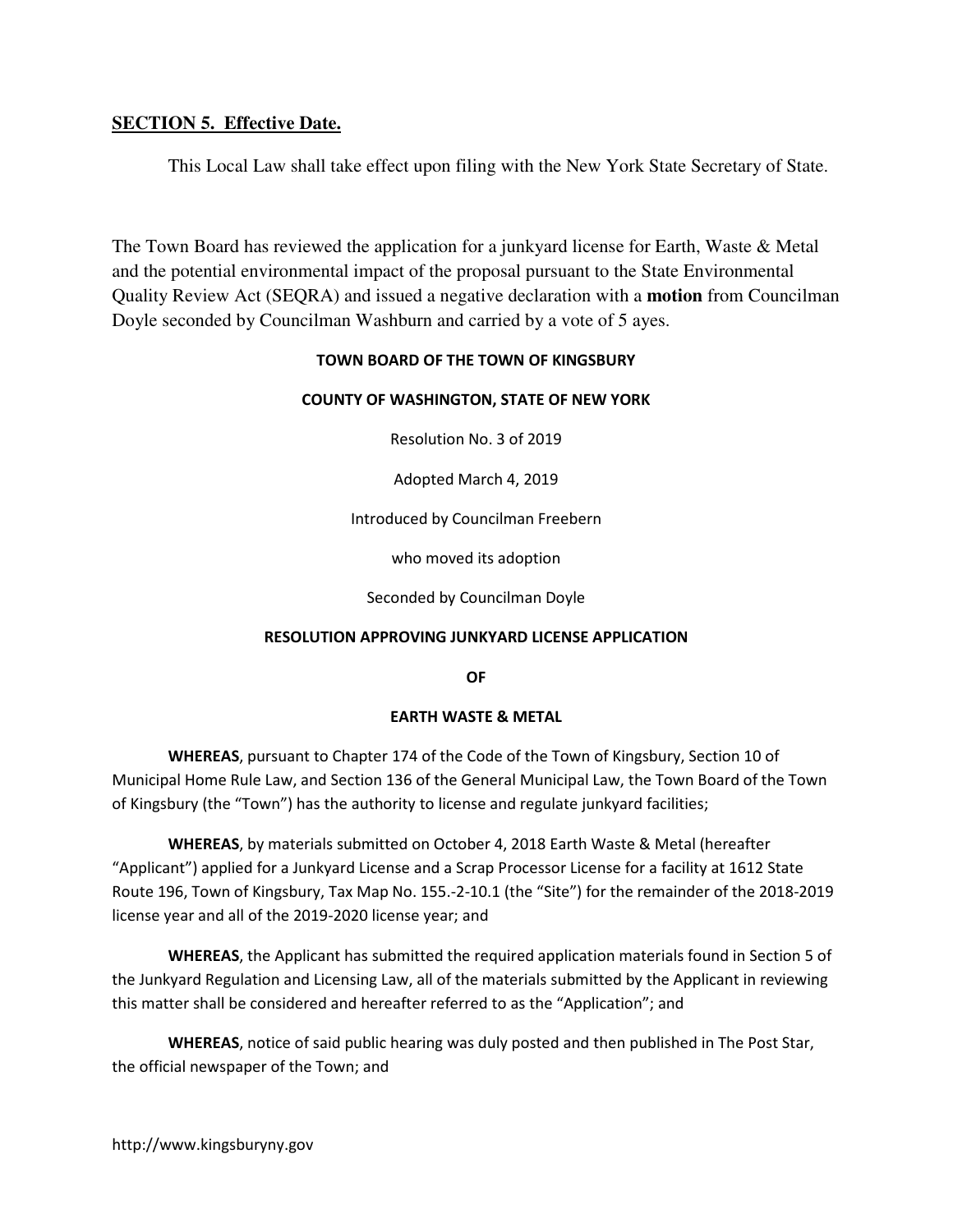WHEREAS, said public hearing was duly held and all parties in attendance were permitted an opportunity to comment on the license applications; and

 WHEREAS, the Town Board has already reviewed the Application and reviewed the potential environmental impact of the proposal pursuant to the State Environmental Quality Review Act (hereafter "SEQRA"), and issued a negative declaration thereon; and

 WHEREAS, upon due consideration, the Town Board is prepared to review the application and make a final determination thereon in accordance with Sections 8 and 9 of the Junkyard Regulation and Licensing Law of the Town of Kingsbury.

#### NOW THEREFORE BE IT RESOLVED by the Town Board of the Town as follows:

Section 1. Licensing Standards.

a. Ownership and control: The Applicant shall provide proof of legal ownership or the right to use the property for a junkyard proposed during the license period.

The Applicant has established proof that the site of the facility is owned and operated by the Applicant.

b. Location: The location must be suitable to the safe operation of the junkyard facility. The following shall be taken into account: the nature and development of surrounding property, such as the proximity of churches, schools, hospitals, public buildings or other places of public gathering; and whether or not the proposed location can be reasonably protected from affecting the public health and safety by reason of offensive or unhealthy odors, smoke, noise, dust, or other pollution. The following shall also be taken into account: the available site access to the proposed location, whether the transportation infrastructure is sufficient to provide ingress and egress to the proposed site, as well as accommodating for the increase in scope and intensity of the traffic. No license shall be issued without obtaining a certificate of zoning compliance as provided for in this law.

The Applicant has established the proposed Site is in compliance with the Zoning Ordinance for the Town of Kingsbury and has obtained a certificate of zoning compliance. The site is the location of the former Washington County Transfer Station that was specifically designed for to be able to safely accommodate this use.

c. Aesthetic: A clean, wholesome and attractive environment has been declared to be of vital importance to the general welfare of the town citizens. Consideration shall be made to whether the proposed location can be reasonably protected from having an unfavorable effect thereon. Pursuant thereto, special attention shall be made collectively to the type of road servicing the junkyard or from which the junkyard may be seen, the natural or artificial barriers protecting the junkyard from view, the proximity of the proposed junkyard to established residential and recreational areas or main access routes to the site, as well as the reasonable availability of other suitable sites for the junkyard.

The site having been originally designed as a transfer station is adequately screened from view. Additionally, as stated previously, the site is the former location of the Washington County Transfer Station and has been historically used as a waste management facility. Access to the site is via State and County Highways that have been adequately designed to handle the traffic and associated weight of vehicles accessing the facility.

d. Compliance history: The Applicant's history of compliance shall be considered with any federal, state or local law or any of the following: Section 136 of the NYS General Municipal Law, Articles 6 or 6-C of the NYS General Business Law, Section 415-a of the NYS Vehicle and Traffic Law, any applicable provision of the NYS Environmental Conservation Law, or any regulations promulgated pursuant to said laws.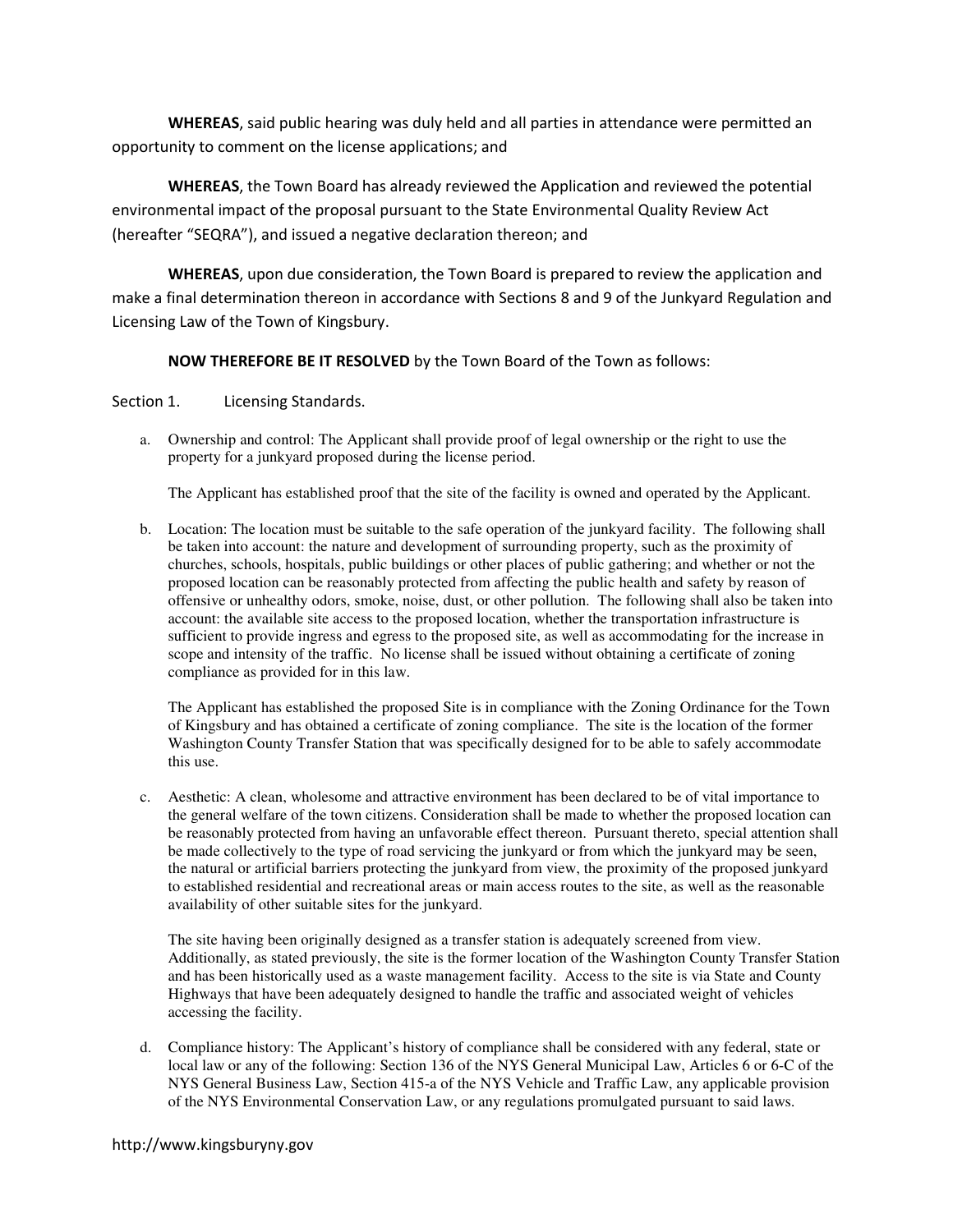At the present time, the Applicant has a history of compliance. The Applicant was previously operating pursuant to the County's license and there were no reports or complaints or noncompliance.

#### Section 2. Variance.

As part of the Application, the Applicant has requested two waivers. The Town Board may only grant said waiver(s) upon determining such actions would be in keeping with the intent and spirit of Chapter 174 of the Code of the Town of Kingsbury after considering the benefit to the Applicant as against the detriment to the health, safety and welfare of the neighborhood or community.

- a. The Applicant has requested a waiver from the \$5,000,000 pollution liability insurance requirement contained in Chapter 174, and acceptance of a reduced limited of \$2,000,000 in coverage for pollution liability insurance. The Town Board hereby grants the requested waiver, based upon the following:
	- 1. Whether an undesirable change will be produced in the character of the neighborhood or a detriment to nearby properties will be created by granting of the waiver – An undesirable change will not be produced in the character of the neighborhood nor a detriment to the nearby properties. The application is more analogous to a transfer station and recycling center than a traditional junkyard. The Applicant will not be accepting hazardous materials, nor vehicles that would contain petroleum products or other materials for which this requirement was originally intended. As such, the risk is minimal for detriment to the nearby properties. Additionally, there is still plenty of coverage in the event of a claim.
	- 2. Whether the benefit sought by the applicant can be achieved by some method, feasible for the applicant to pursue, other than a waiver – There are no other feasible alternatives. The additional cost for \$3,000,000 in coverage will be a detriment to the financial viability of the facility.
	- 3. Whether the requested waiver is substantial The request is not substantial since there will be pollution liability insurance in place to mitigate the risk and pay for any claim in the event pollution is discovered on site.
	- 4. Whether the proposed waiver will have an adverse effect or impact on the physical or environmental conditions in the neighborhood – The proposed waiver will not have an adverse impact. As stated previously, there will be insurance in place that will protect the neighborhood. The existing coverage limit is commensurate with the materials being handled and the risk associated with the facility. Additionally, it meets the requirements of NYS Department of Environmental Conservation for transfer stations.
	- 5. Whether the alleged difficulty was self-created The difficulty was self-created in that there is the option of increased insurance. However, this single factor is not determinative.
- b. The Applicant has requested a waiver from the financial security requirement contained in Chapter 174, and acceptance of a surety bond that lists the oblige as NYS Department of Environmental Conservation in the amount of \$40,584.96. The Town Board hereby grants the requested waiver, based upon the following:
	- 1. Whether an undesirable change will be produced in the character of the neighborhood or a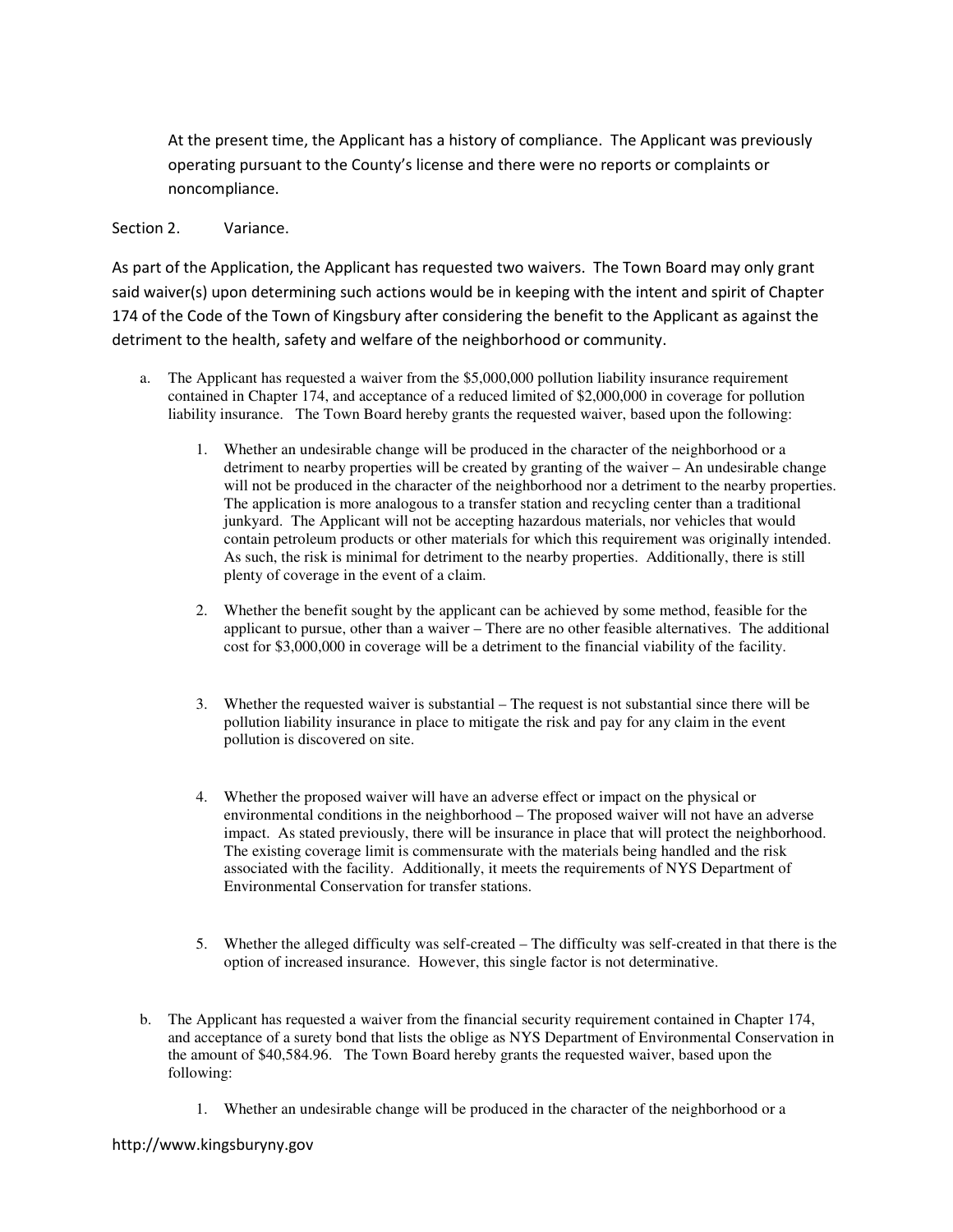detriment to nearby properties will be created by granting of the waiver – An undesirable change will not occur in the character of the neighborhood nor a detriment to the nearby properties. The Applicant has submitted financial estimates of closure and proof of financial surety. The facility is primarily a Solid Waste Management Facility regulated by NYS Department of Environmental Conservation. As such, they are required to maintain a bond to ensure the proper closure and postclosure procedures occur and are followed. This will protect the neighborhood and town.

- 2. Whether the benefit sought by the applicant can be achieved by some method, feasible for the applicant to pursue, other than a waiver – There are no feasible alternatives. The Applicant was not permitted to add the Town as an obligee under the existing surety bond. Therefore, the Applicant would be forced to provide a duplicate surety bond in the same amount, for the same reason. Doing so would have a detrimental impact on the financial viability of the Applicant and site.
- 3. Whether the requested waiver is substantial The requested waiver is not substantial since there will be a surety bond in place to ensure the site is clean post closure.
- 4. Whether the proposed waiver will have an adverse effect or impact on the physical or environmental conditions in the neighborhood – The proposed waiver will not have a detrimental impact on the environment or neighborhood. As evidenced by the applicant, there is a surety bond in place to ensure the site is clean post closure. The NYS DEC closely regulates this facility to ensure solid waste is handled and disposed of properly.
- 5. Whether the alleged difficulty was self-created The difficulty was self-created in that there is the option of increased insurance. However, this single factor is not determinative.

#### Section 3. Approval.

 In consideration of the suitability of the junkyard at the proposed location, the ability to comply with the licensing standards, regulations and requirements of the Junkyard Regulation and Licensing Law, and other reasonable regulations, the Town Board hereby approves the licenses as proposed for the remainder of the 2018-2019 license year and all of the 2019-2020 license year subject to the conditions set forth below.

 The Applicant is proposing to utilize an existing transfer station, previously designed for handling recycling and collecting and handling solid waste. Additionally, the safeguards being instituted, the requirements of the Junkyard Regulation and Licensing Law and the Site Plan approval are all being met in order to help protect the community from potential hazards of operating the facility and their handling of junk on the premises.

#### Section 4. Conditions.

Based on all of the foregoing, and all of the evidence and materials submitted by the Applicant, the Licenses for operating a Junkyard, and to operate as a Scrap Processor are hereby approved with the following conditions:

- a. Junk motor vehicles shall not be processed, stored, and/or stockpiled on the premises.
- b. No motor vehicle fluids, petroleum products, electronics, or other hazardous liquids and/or materials shall be drained, removed, collected, or stored on the premises.
- c. This license shall expire on March 31, 2020 pursuant to the Junkyard Regulation and Licensing Law.

#### TOWN CLERK REPORT: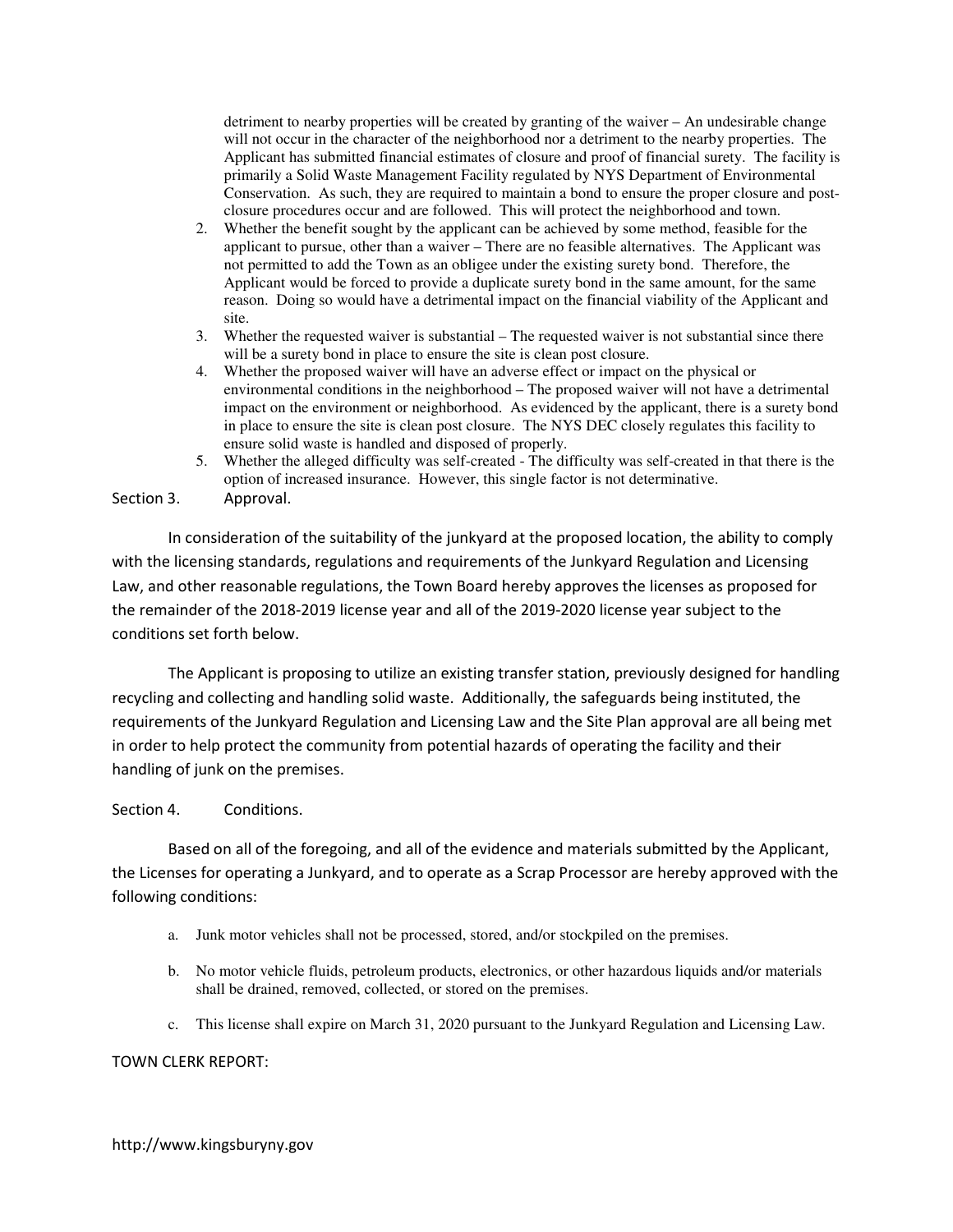Town Clerk reported Brian Landsman and his Cub Scouts will attend the Board Meeting scheduled on March 18, 2019. The Scouts would like the opportunity to conduct a Flag Ceremony and to ask questions to the Board.

## CODE ENFORCEMENT REPORT:

Ross Cortese has requested an executive session to discuss the employment of a particular person and a pending legal matter.

## DOG CONTROL OFFICER REPORT:

Todd Humiston reported the annual inspection from Ag & Markets is scheduled for Tuesday March 12, 2019.

A discussion followed in regard to when the increase in the dog licensing fees would take effect.

Attorney Meyer stated the increase could take effect upon filing with the New York State Secretary of State.

Dog Control Officer suggested enclosing an updated copy of the Guide for Dog Owners with the license renewal letters due to the adoption of the amended Animal Control Laws.

## HIGHWAY SUPERINTENDENT REPORT:

Michael Graham received a call from Washington County Real Property with a request for the Board to adopt two resolutions to name two small roads in Quarry Circle this will enable Real Property establish 911 numbers. At this time one of the small roads is Luke Way; it is no longer a private road but a public road and requires a name change. The second road will be named Quarry Circle Extension.

A motion by Councilman Freebern seconded by Councilman Haessly and carried by a vote of 5 ayes for the town road Luke Way to be named Luke Lane.

A motion by Councilman Doyle seconded by Councilman Haessly and carried by a vote of 5 ayes for a town road in Quarry Circle to be named Quarry Circle Extension.

Michael Graham stated he is not quite ready to post the roads but would like permission from the Board to notify the Town Clerk to do so when it starts to warm up. A motion by Councilman Freebern seconded by Councilman Washburn and carried by a vote of 5 ayes for the Highway Superintendent to post town roads when necessary.

Michael Graham will attend Local Roads Matter Advocacy Day to be conducted at the Capitol in Albany, New York. The highway superintendents would like to add \$150,000,000.00 to the CHIPS base; the last few years they have received approximately \$100,000,000.00 from Pave New York and \$65,000,000.00 from Extreme Recovery which is divided amongst the 932 towns in New York State. The funds received are used for the maintenance and repair to local roads and bridges.

## COUNCILMAN REPORT:

Councilman Haessly introduced Leslie Macura a candidate for a councilman position that will be vacated December 31, 2019.

Councilman Doyle would like to start the process to amend the zoning that would affect five properties, including the transfer station operated by Earth, Waste & Metal located on State Route 196. A

http://www.kingsburyny.gov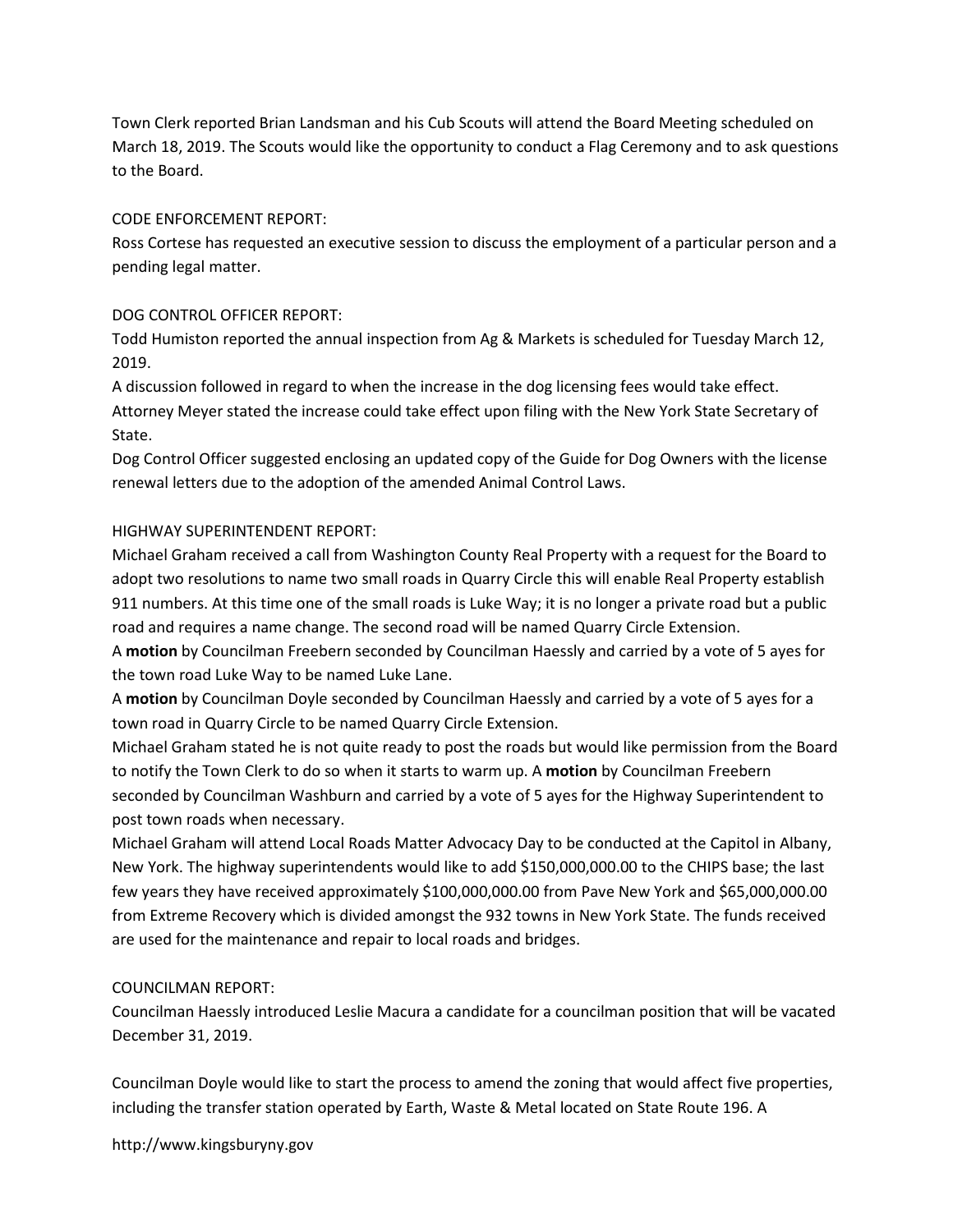discussion followed. Attorney Meyer will draft a local law to start the process to amend the zoning. The zoning must be amended from Residential-Agricultural to Industrial for Earth, Waste & Metal to continue operation at the current site.

## SUPERVISOR REPORT:

Supervisor Hogan received an annual report from Sheriff Jeffrey Murphy and made copies available to anyone interested.

Supervisor Hogan today received a letter from Sandy Hill Vision, LLC with an application and public hearing notice with regard to their proposed project. The Counties of Warren-Washington Industrial Development Agency would like the Town Board to provide the IDA their determination on this project. The public hearing is scheduled for March 12, 2019 at 6 p.m. at the Village of Hudson Falls. The Board will discuss this at the next Board Meeting on March 18, 2019 and send their determination thereafter.

Recently NYSERDA gave a presentation to the Board which gave an overview of resources for local governments to manage solar projects. The Board had discussed development of solar energy structures at the Kingsbury Landfill. Supervisor Hogan made an inquiry, had a conference call with NYSERDA and a phone call with two members of the DEC. He received paperwork for a 60-day change of use and was encouraged to submit them to the DEC. These are early steps for the possibility of a solar energy structure at the landfill and there is 3-Phase power that goes by the site.

Supervisor Hogan encouraged everyone to attend events at the Strand Theatre, there are some good shows scheduled for St. Patrick's Day and many recent shows have been sold out.

Supervisor Hogan invited Andrew Meader to the Town Board Meeting who is with the marketing company who is handling the tourism and marketing for Washington County to the Board Meeting scheduled for March 18, 2019. He will present a Kingsbury specific breakdown of the marketing efforts they are making.

A motion by Councilman Doyle seconded by Councilman Freebern and carried by a vote of 5 ayes to accept the reports of certain officer for the month of February as follows:

Dog Control Officer: Complaints/Calls 24; Unlicensed Dogs 2; Seizures 1; Mileage with 39 charged to Fort Edward & 104 charged to Fort Ann Town Clerk: Paid to EnCon \$568.74; Paid to Supervisor \$2,285.41; Paid to NYS Dept. of Health \$22.50; Paid to the Village of Hudson Falls \$160.00; Paid to Ag & Markets for Population Control \$147.00 Town Comptroller for December – Revised/Tentative – Receipts \$41,296.13; Disbursements \$123,757.28; January: Receipts \$1,830,316.25; Disbursements \$1,816,172.85 Town Justice; Fees Collected in January: \$21,765.75 Assessor Sales Report for January

### PUBLIC COMMENT:

Jerry Caruso asked if the communication received from the IDA was in regard to the Town's decision for a PILOT request. Supervisor Hogan responded it is and could provide a copy of what was received.